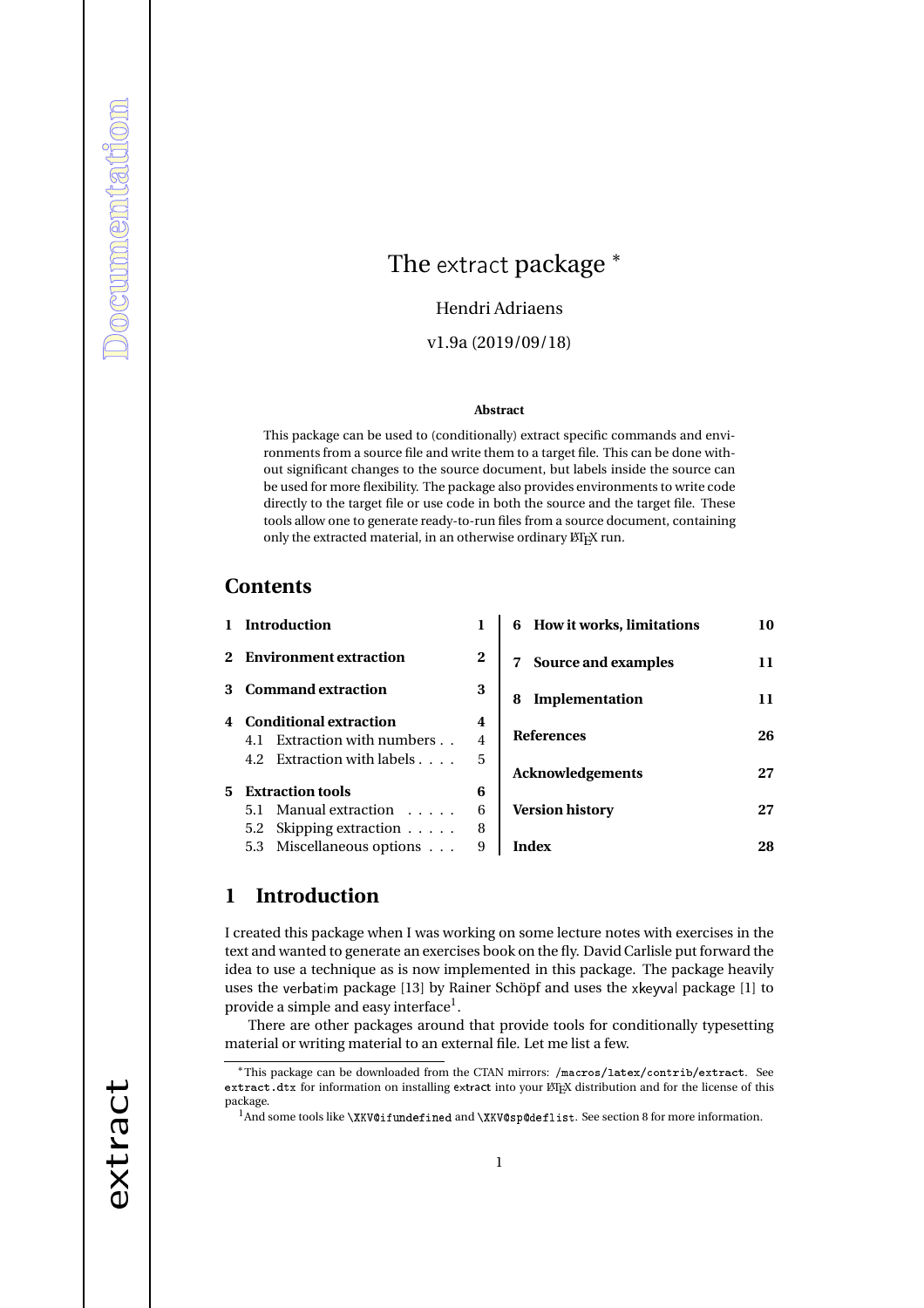askin
lude [12], ex
ludeonly [9]

These packages enhance  $\mathbb{F}^X$ 's \include and \includeonly system to select the files that should be included in typesetting.

omment [6], verbatim [13], x
omment [14]

The first two packages define the omment environment and the third the x
omment environment. These environments ignore their body. But if the command \x
omment is used and supplied with a list of environments, these environments will be typeset when they appear in the body of the x
omment environment. The comment package provides the commands \includecomment and \ex
lude
omment to do a similar job.

optional [3], version [4], versions [8]

These packages define some commands with which you can control which material should be typeset.

pagesel [11], pdfpages [10], selectp [2]

These packages only typeset certain pages.

#### fancyvrb [15], listings [7]

These packages (among others) provide tools to write text to an external file.

The extra
t package differs from all these packages since it extracts content and leaves the typeset version of the original document untouched. Furthermore, for simple extraction jobs, it is not necessary to make any changes to the document other than adding the \usepa
kage command. This allows for conditional extraction of commands and environments based on the number of the command or environment counted from the beginning of the document. More flexible conditional extraction can be achieved by adding labels to the source document. How all of this works will be explained in the sections to come.

## **2 Environment extraction**

The following provides an example of the user interface of the package.

```
\usepackage[
     active,
     generate=file,
      extract-env={figure, table}
<u>the contract of the contract of the contract of the contract of the contract of the contract of the contract of the contract of the contract of the contract of the contract of the contract of the contract of the contract </u>
```
active generate

*options* If the a
tive option is not specified (or set to false), the package does nothing and no files are generated. If the option is specified, the package will redefine the environments figure and table so that they write their bodies (the content of the environment) to the file indicated with the generate option, here <code>file.tex $^2$ , includ-</code> ing the \begin{figure} and \end{figure} commands. Besides that, the environments will be executed as usual. Most environments are supported (known exception is the document environment). When the package encounters  $\begin{array}{c}$  document} or \end{document} in the source file, by default<sup>3</sup>, it will also write these commands to the target file, such that, if a suitable preamble is added, the file is ready to be run by

 $2$ If a file extension is lacking, tex will be used.

 $3$ See section 5.3 for the handles option.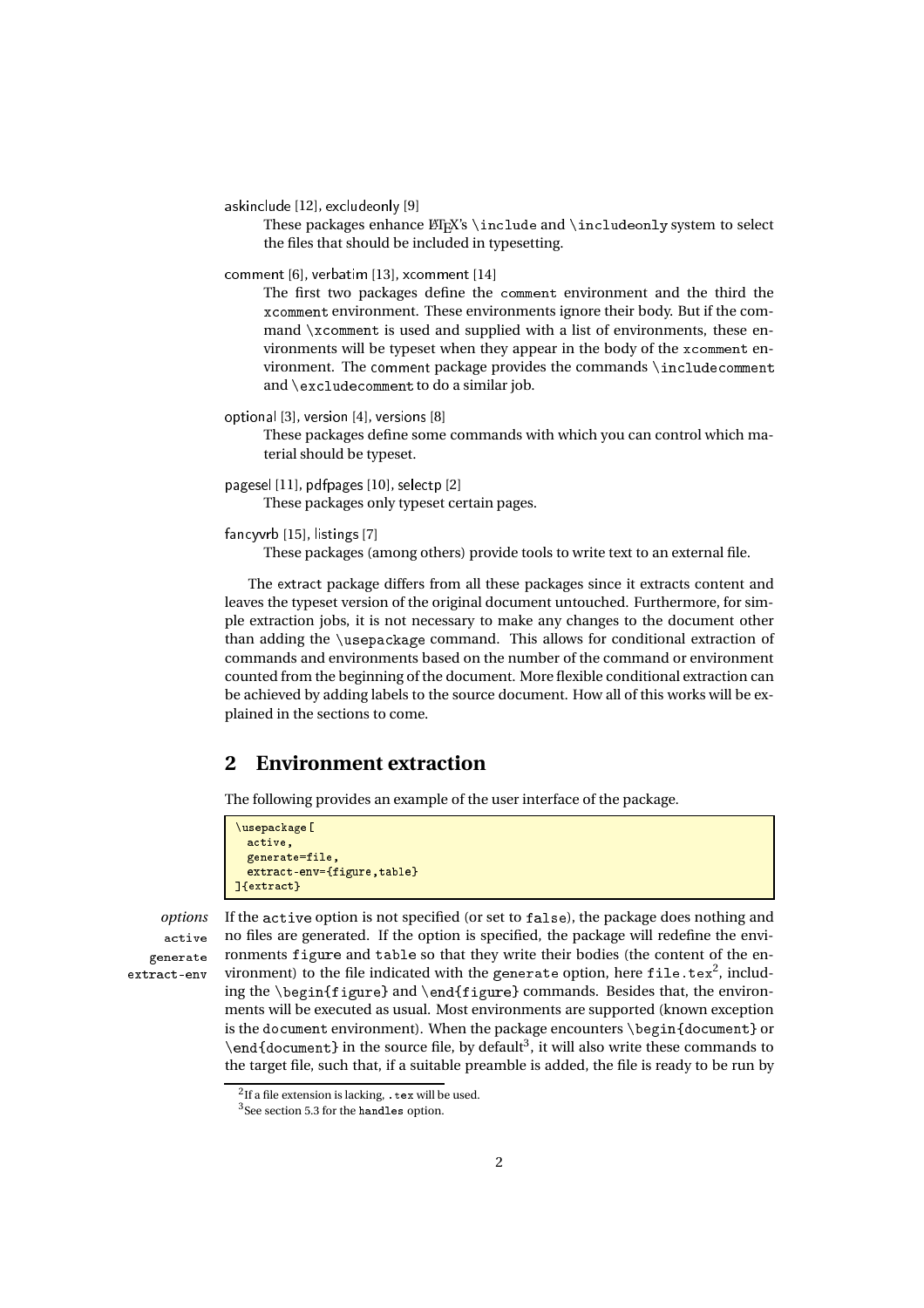$\Delta E$ <sub>EX</sub>. See listing 1 for an example.<sup>4</sup> The package will also write a header to the target

```
xtrex1.tex
                                                                             file.tex
                                              \do cument class [11pt] {article}
\documentclass[10pt]{article}
\usepackage[
                                              \begin{document}
  a
tive,
 generate=file,

opydo
ument
lass=false,
                                              \begin{equation}
                                             a^2+b^2=-c^2extract-env=equation
]{extract}
                                             \end{equation}
\begin{extract}
\{do cument class [11pt]\{article\}\begin{equation}
\end{extract}
                                             x^2+y^2=z^2\begin{document}
                                             \end{equation}
Some text.
\begin{equation}
                                              \end{document}
a^2 + b^2 = c^2\end{equation}
Some text.
\begin{equation}
x^2+y^2=z^2\end{equation}
Some text.
\end{document}
\ddot{\phantom{a}}
```


file with some information about the source and time of generation of the target file. This header can be turned off with the no-header option. See also section 5.3.

## **3 Command extraction**

*options* This package can also extract commands. It supplies two methods to do this. See the example below.

extract-cmd extract-cmdline

```
\usepackage[
 active.
  a
tive,
  generate=file,
  extract-cmd=section,
  extract-cmdline=label
]{extract}
```
The first method (accessed with the extract-cmd option) is based on the particular syntax of the command and hence only supports particular commands. It will read it arguments and write them, together with the original command, to the target file. Besides that, the command will be executed as usual. Currently, the commands \chapter, \section, \subsection, and \subsubsection in the standard LATEX classes (and classes or packages derived from those) are supported. An optional argument to these commands, like  $\ch{short}$  {long} is supported. However, the starred version \
hapter\*{title} will not be written to the file due to technical limitations. Sections 6 and 8 will explain this in more detail.

The second method (accessed with the extract-cmdline option) will redefine commands to write themselves and all the text following on the same line to the target

<sup>&</sup>lt;sup>4</sup>See section 5.1 for the extract environment, section 5.3 for the copydocument class option and section 7 how to obtain the example files.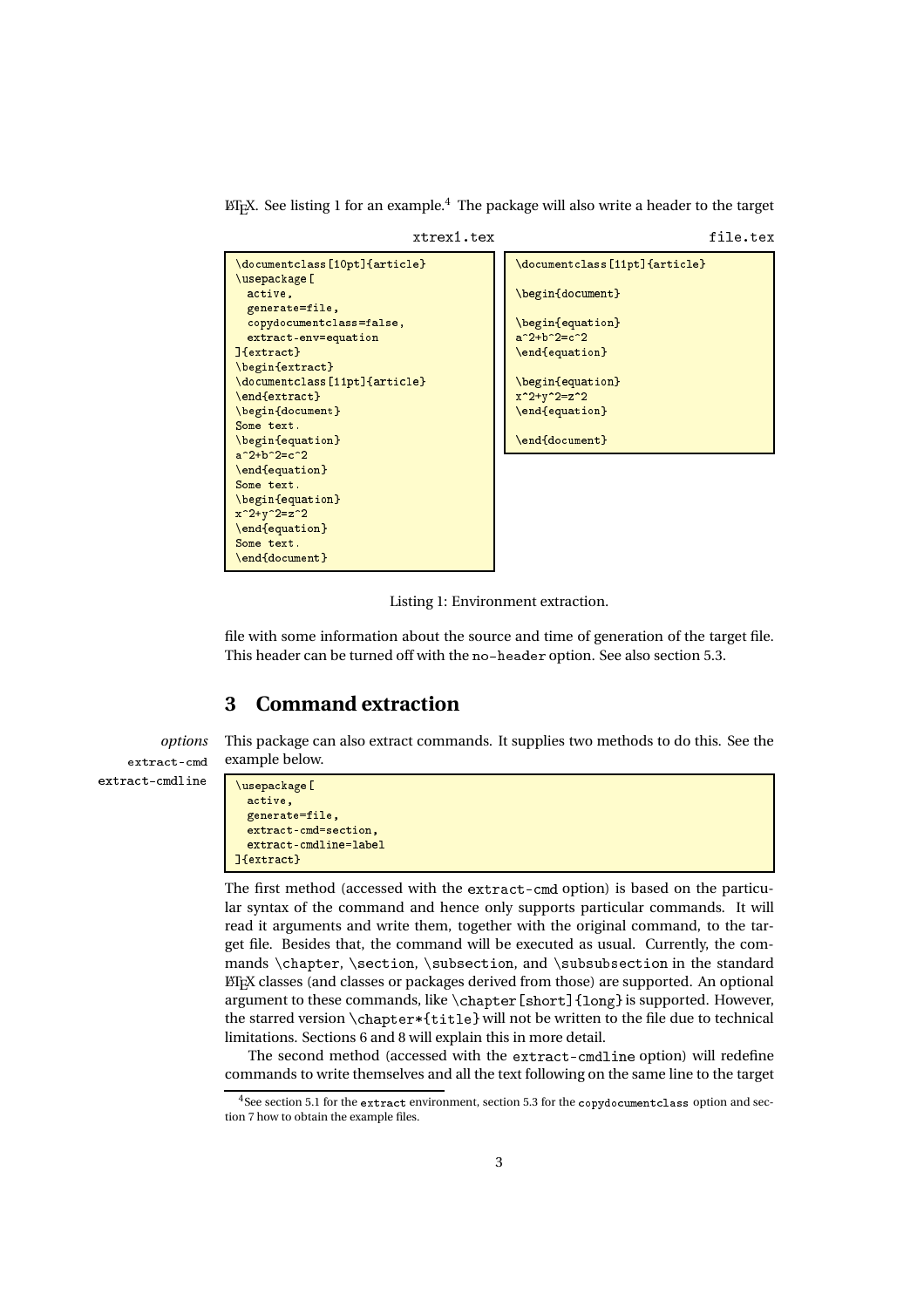file and will also execute the entire line as with an ordinary  $\operatorname{ETr}X$  run. This allows to redefine any command that is not supported by the first method, but should be applied with care. If the command is used internally in a class or style file, your document might fail to run. In particular, one should not redefine one of the commands supported by the first method with this method. See listing 2 for a working example of both methods.<sup>5</sup>

xtrex2.tex file.tex \documentclass{article} \documentclass{article} \do
ument
lass{arti
le} \usepackage[ \newtheorem{exer
ise}{Exer
ise} active, generate=file, \begin{document} extract-env=exercise, extract-cmd=section, \se
tion{Theory}  $extractionaline = label$  $]$ {extract} \label{sec:1} \begin{extract\*} \se
tion{Exer
ises} \newtheorem{exer
ise}{Exer
ise} \end{extract\*} \begin{do
ument} \begin{exer
ise} \se
tion{Theory} Use the results from section \label{sec:1} \ref{se
:1} to show that\dots Some text. \end{exercise} \end{exer
ise} \se
tion{Exer
ises} \begin{exer
ise} \end{document} Use the results from section \ref{se
:1} to show that\dots \end{exercise} \end{exer
ise} Some text. \end{document}

Listing 2: Command extraction.

## **4 Conditional extraction**

### **4.1 Extraction with numbers**

*options* It is also possible to conditionally extract environments and commands. After the op- -nrs tions extract-env, extract-cmd and exstract-cmdline are used, for each environment or command specified there, there will be a new option with the name of that environment or command and the -nrs postfix. This option can take a comma separated list in which you can specify which environments or macros (counting from the \usepackage{extract} command $^6$ ) should be extracted. Table 1 on page 5 lists the syntax that can be used in the comma separated list. The term 'item' is used for 'command or environment'. See an example in the listing below.

```
\documentclass{book}
\usepackage [
 active,
 generate=file,
```
 $5$ See section 5.1 for the extract\* environment.

 $^6\rm{Notice}$  that starred commands like **\chapter\***, which won't be redefined by the extract-cmd option, will also not be counted.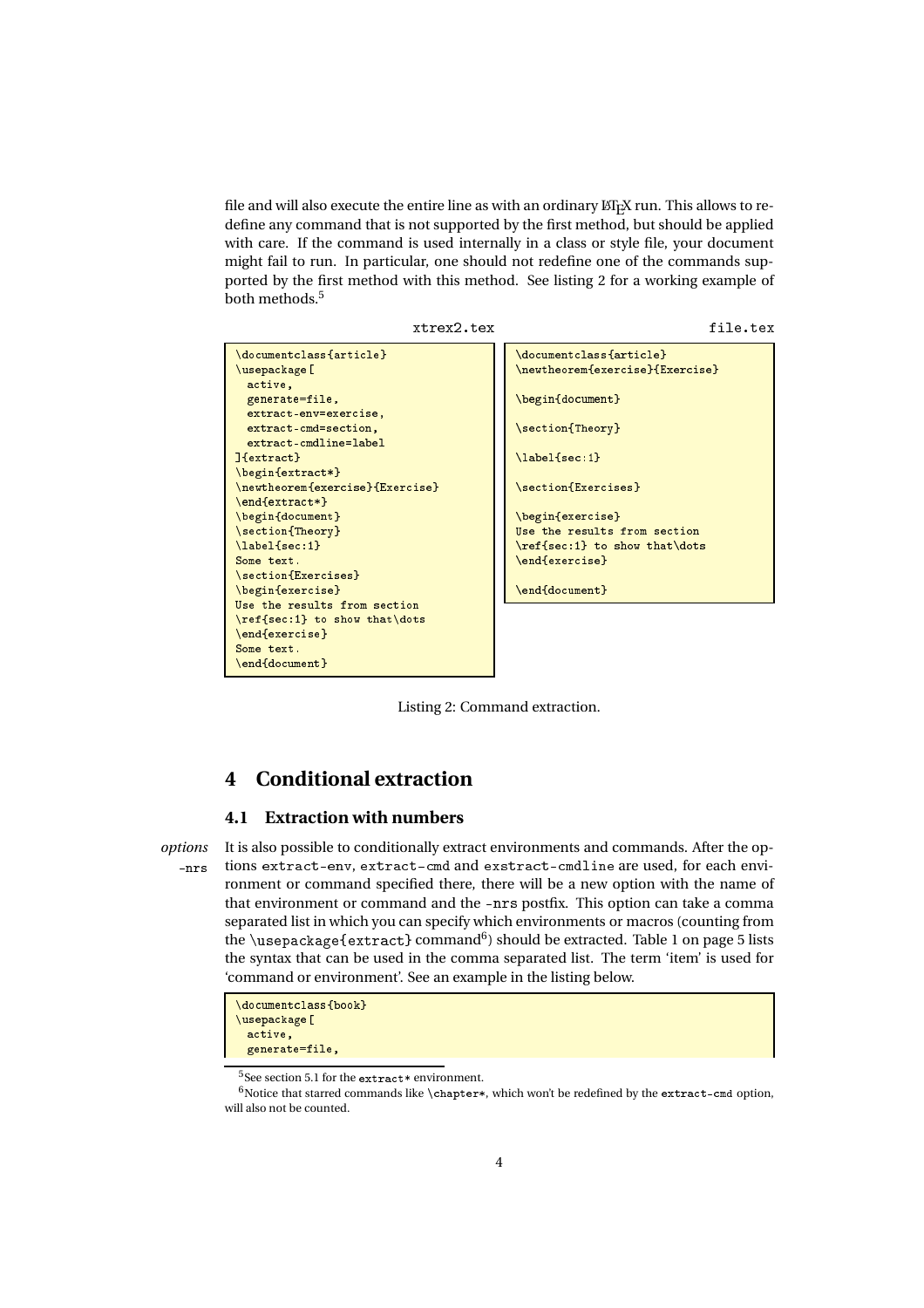| Syntax                                    | Meaning                                                                                                                       |
|-------------------------------------------|-------------------------------------------------------------------------------------------------------------------------------|
| $\langle x \rangle$                       | Item $\langle x \rangle$ will be extracted.                                                                                   |
| $-\langle x \rangle$                      | All items up to and including item $\langle x \rangle$ will be extracted.                                                     |
| $\langle x \rangle$ -                     | All items from and including item $\langle x \rangle$ will be extracted.                                                      |
| $\langle x \rangle$ - $\langle y \rangle$ | All items in between $\langle x \rangle$ and $\langle y \rangle$ , including $\langle x \rangle$ and $\langle y \rangle$ will |
|                                           | be extracted.                                                                                                                 |

Table 1: Syntax for conditional extraction with numbers.

```
extract-env={figure,table},
 figure-nrs=\{-2,4-\},
 extract-cmd=chapter,
 chapter-nrs={3-5,7}]{extract}
\begin{document}
\end{document}
```
This example, when completed with content, will extract all table environments, figure environments 1, 2, and all figures from (and including) figure 4. It will also extract chapter commands 3 to 5 and 7.

### **4.2 Extraction with labels**

*options* Conditional extraction is also possible with labels. The advantage of using labels is that -labels output does not change (in comparison to using numbers) when commands or environments are added. The drawback is that one needs to modify the source document and add labels in the text.

\extra
tionlabel Labels are declared with the following command.

\extra
tionlabel{〈*name*〉}

A label should be declared just before the command or environment that you want to extract. For instance

```
\extractionlabel{exer-a}
\begin{exer
ise}
\end{exer
ise}
```
You can reuse the same label multiple times and you can specify which items should be extracted by the options with a -labels prefix. This works in the same way as with numbers.

```
\documentclass{book}
\usepackage [
 active,
 generate=file,
 extract-env=exercise,
 exercise-labels={exer-a,exer-c}
]{extract}
\begin{do
ument}
\end{document}
```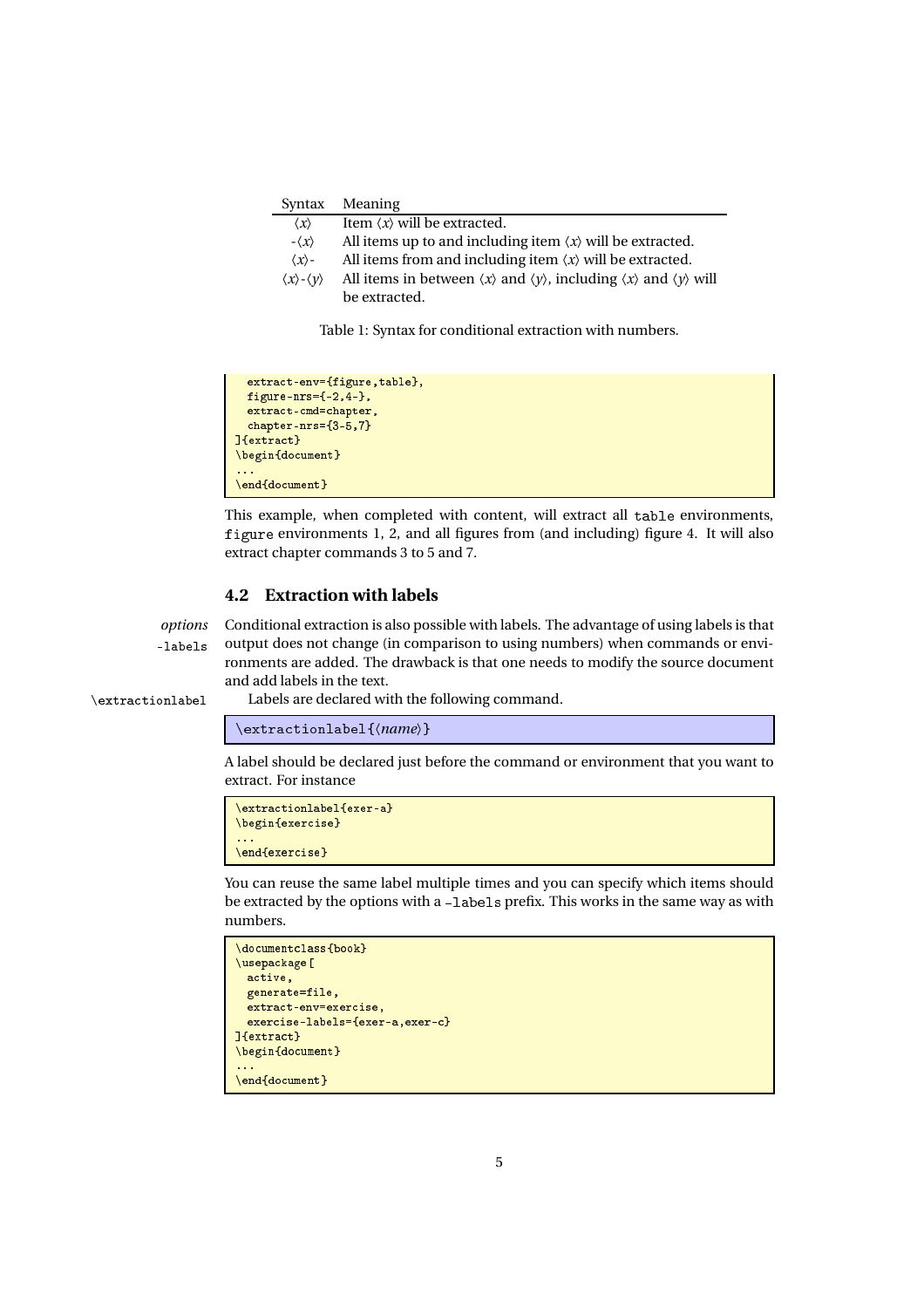This example will only extract exercises that have been preceded by the declaration \extractionlabel{exer-a} or \extractionlabel{exer-c}.

When using both conditional extraction with numbers and with labels, the command or environment at hand will be extracted when at least on of the conditions is true. Find an example in listing 3.

```
xtrex3.tex
```
file.tex

```
\documentclass{article}
\usepackage[
  a
tive,
 generate=file,
 extract-env=figure,
 figure-nrs={1,3},
 figure-labels={fig-a,fig-b}
]{extract}
\begin{do
ument}
Some text.
\begin{figure}
Figure 1.
\end{figure}
Some text.
\extractionlabel{fig-a}
\begin{figure}
Figure 2.
\end{figure}
Some text.
\extractionlabel{fig-b}
\begin{figure}
Figure 3.
\end{figure}
Some text.
\extractionlabel{fig-c}
\begin{figure}
Figure 4.
\end{figure}
\end{document}
                                             \documentclass{article}
                                             \begin{do
ument}
                                             \begin{figure}
                                            Figure 1.
                                             \end{figure}
                                             \begin{figure}
                                             Figure 2.
                                             \end{figure}
                                             \begin{figure}
                                             Figure 3.
                                             \end{figure}
                                             \end{document}
```
Listing 3: Conditional extraction.

## **5 Extraction tools**

#### **5.1 Manual extraction**

extract

environment The package provides the environment extract.

```
\begin{extract}
〈body〉
\end{extract}
```
This environment writes its body only to the target file. This can be used to generate a preamble in the target file so that you can run the generated file through  $ETrX$  immediately after creation. See the example in listing 1 on page 3 and the example below.

*environment* There also exists a starred version of the extra
t environment.

extract\*

 $\begin{cases}$  \begin{extract\*}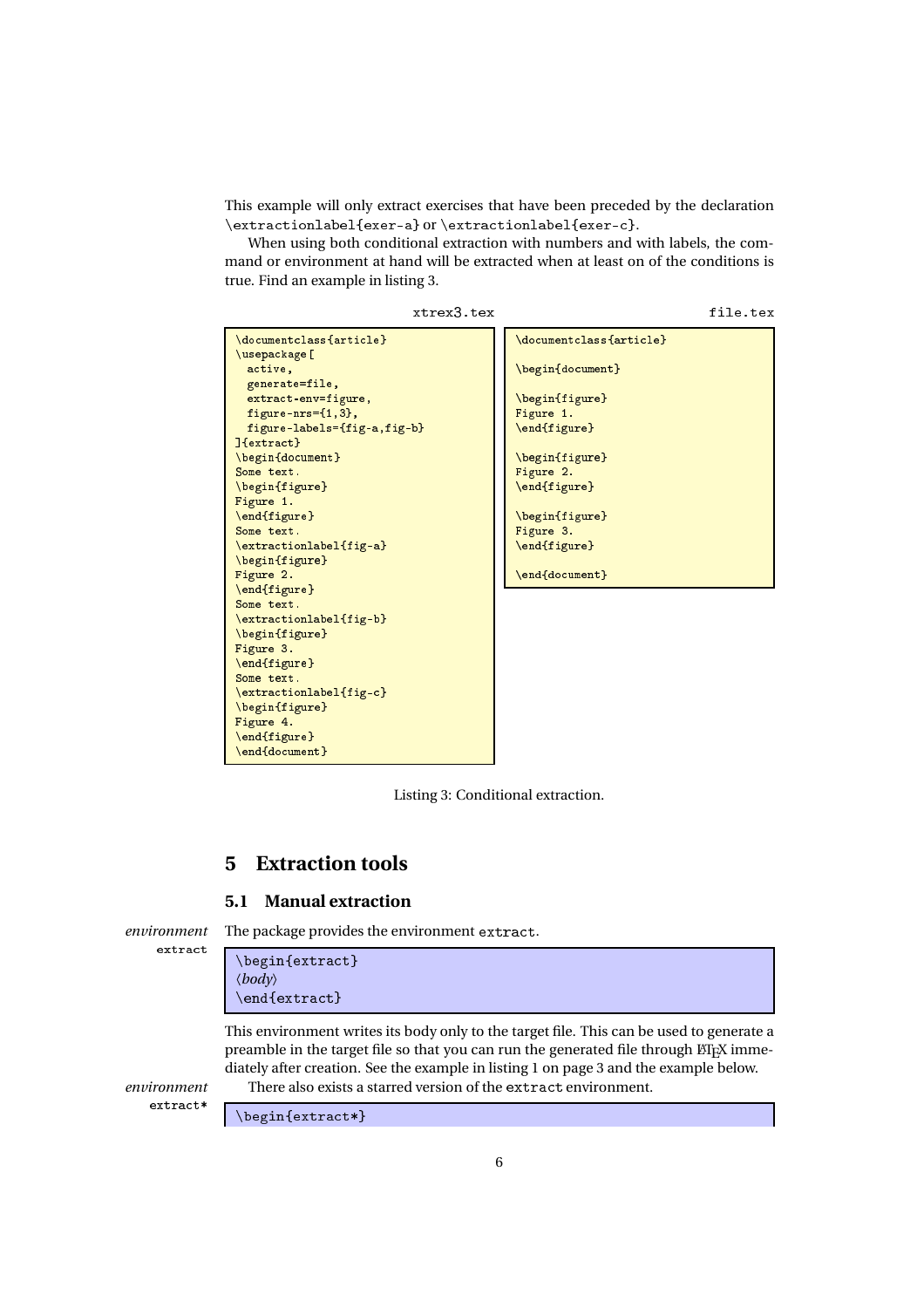```
〈body〉
\end{extract*}
```
This environment will not only write the body to the target file, but will also execute the code in the source document. This can be used to create a common preamble which holds packages and commands that will be used in both the source and the target file. See listing 2 on page 4 and listing 4 for examples. Notice that the 'answer' will not appear in xtrex4.dvi.







\extractline\*[(*name*)]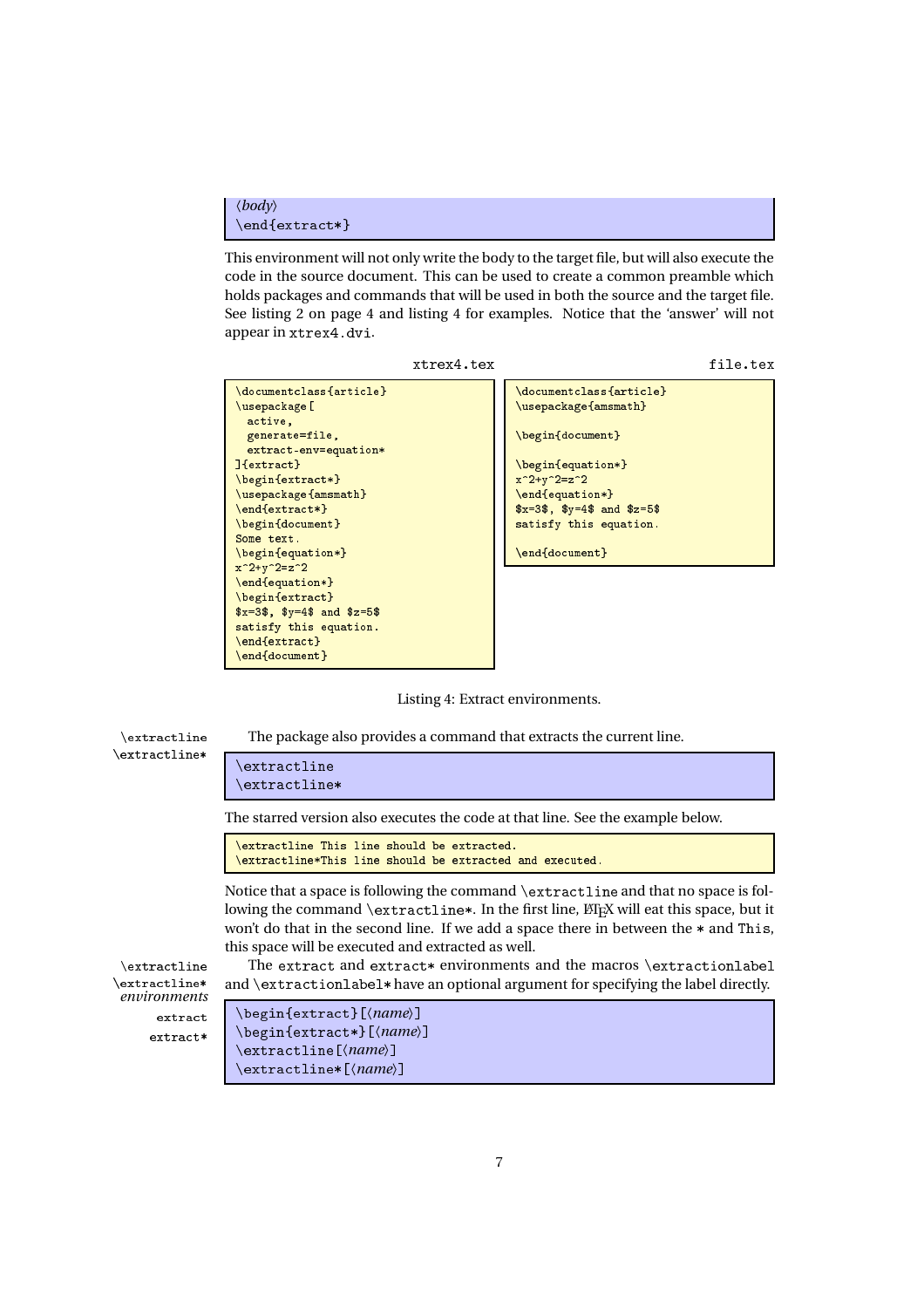extract-nrs line-nrs extract-labels line-labels

*options* The options extract-nrs and line-nrs can be used to control conditional extraction of these environments and commands using numbers. Moreover, one can do conditional extractions with labels for these commands and environments as well. Use the options extract-labels and line-labels for that purpose. See also section 4 for information about conditional extraction.

See an example in listing 5. This example will demonstrate that only certain lines and environments are extracted. Note that, when running  $x$ trex5.tex with  $\mathbb{E} \mathbb{F} X$ , the output, xtrex5.dvi, will contain the following.

| line 2 |  |  |  |  |  |
|--------|--|--|--|--|--|
| line 4 |  |  |  |  |  |
| line 5 |  |  |  |  |  |
|        |  |  |  |  |  |

xtrex5.tex

file.tex



Listing 5: Optional labels.

### **5.2 Skipping extraction**

```
environment The package also provides the extractskip environment.
extractskip
```
\begin{extractskip}[(*name*)] 〈*body*〉 \end{extractskip}

The body of this environment will not be written to the target file, but will be executed. This environment can be used to skip material in an environment which extracts its entire body. This could be the extract environment, but also an environment that has been redefined to be extracted using the extract-env option. The argument  $\langle name \rangle$ is optional and contains the label.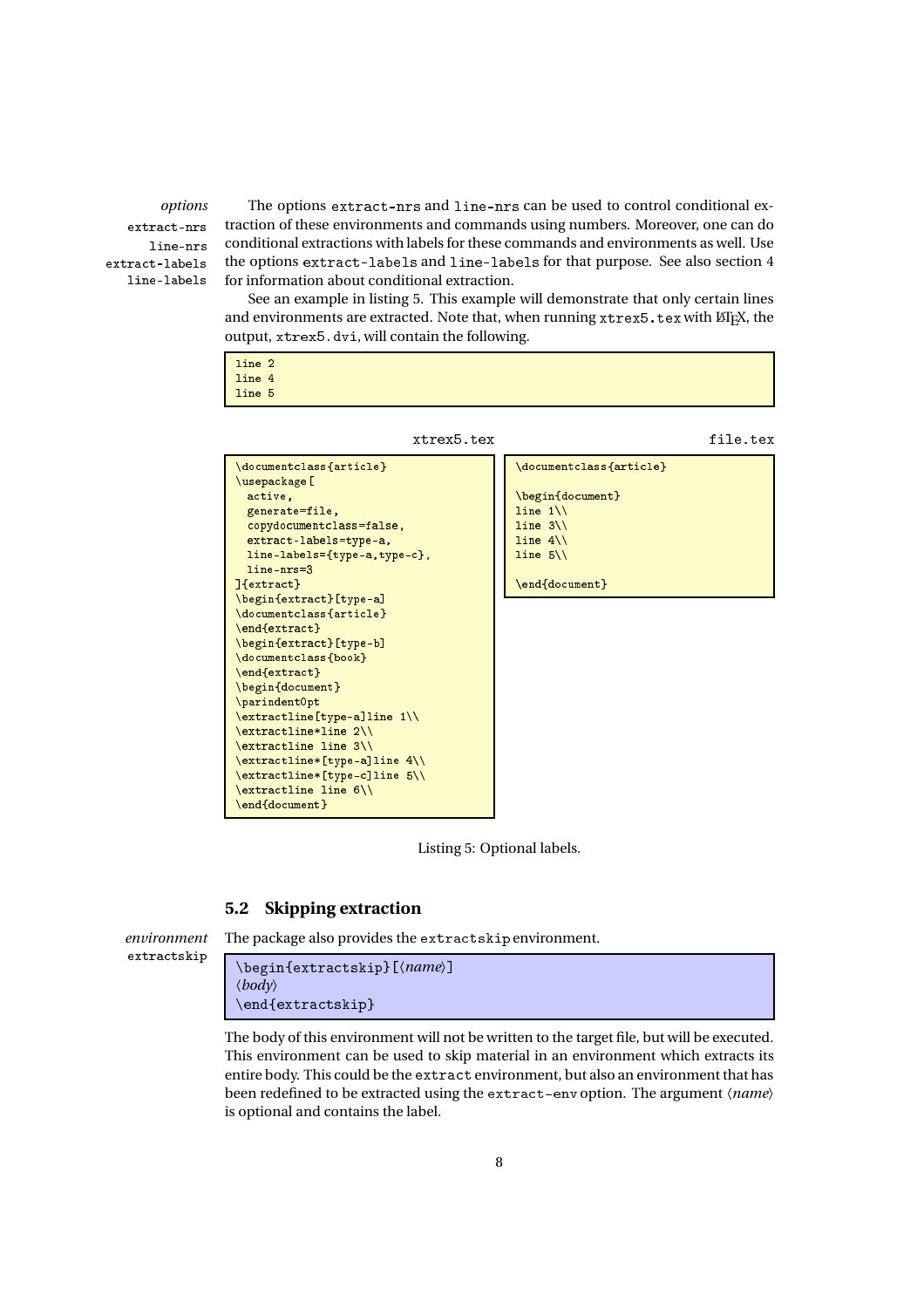extractskip-nrs extractskip-labels

*options* This environment can also operate conditionally as has been described in section 4 using the options extra
tskip-nrs and extra
tskip-labels. Listings 6 and 7 on page 10 will demonstrate this environment.



Listing 6: Skipping extraction.

### **5.3 Miscellaneous options**

*option* When setting the header option to false, no header will be written to the target file. header If the option is not specified or set to true, the package will write a header to the target file including information on when the target file was generated and which source file was used.

handles

*option* This option controls whether the package will write \begin{document} and \end{do
ument} to the target file when it encounters these commands in the source document. By default, this option is set to true. When the option is set to false, the generated file can be \inputed or \included by another file immediately after production.

*option* This option control whether the target file should get the same \documentclass opydo
ument
lass command as the source document (including class options). If set to false, you should specify another document class for the target file, for instance using the extract environment. See listing 1 on page 3 for an example.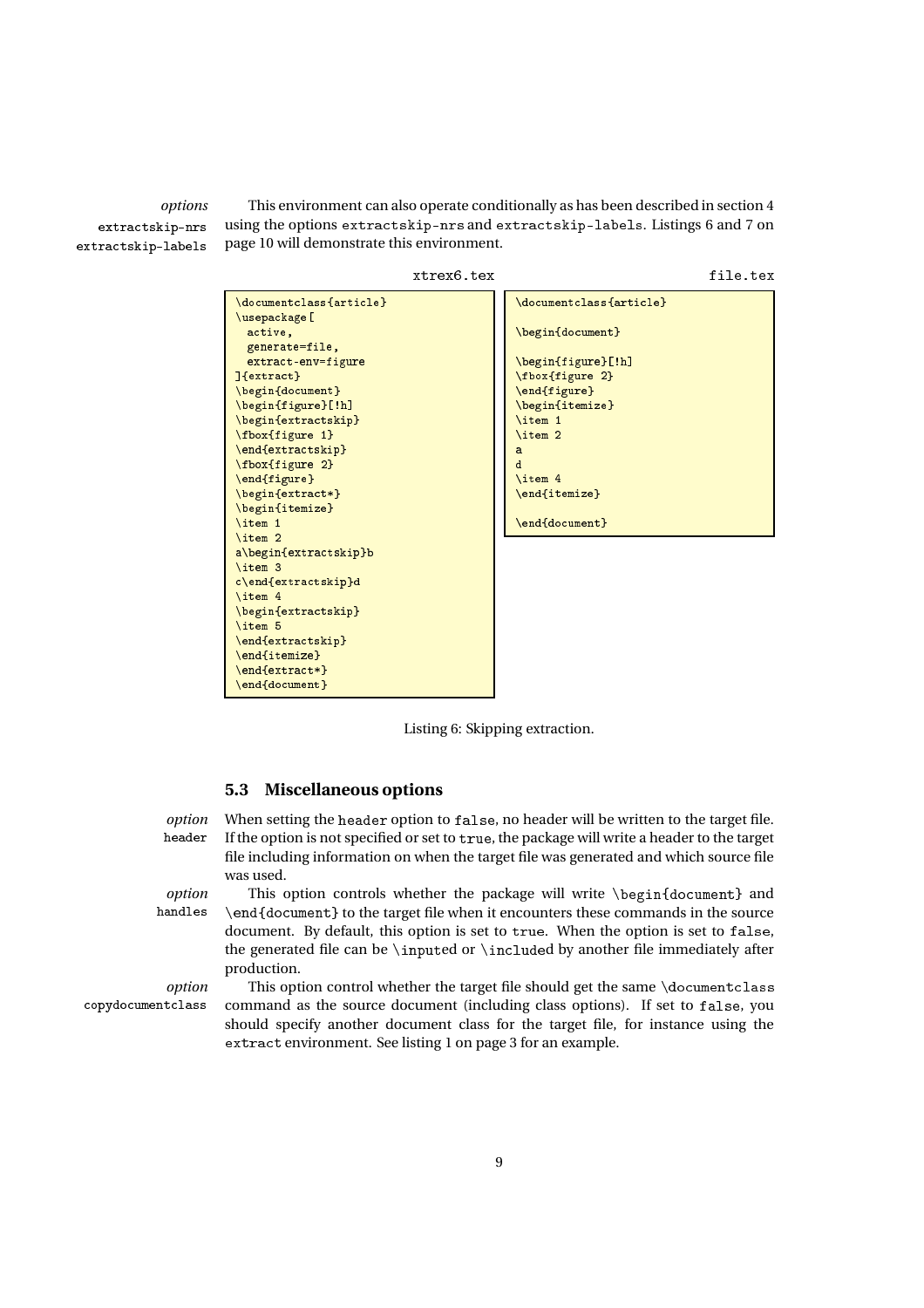```
xtrex7.tex
```
file.tex

```
\documentclass{article}
\usepackage[
 active,
  generate=file,
  extractskip-labels=skipb
]{extract}
\begin{document}
\begin{extract*}
\begin{itemize}
\begin{extractskip}[skipa]
\blacksquare\end{extractskip}
\begin{extractskip}[skipb]
\item 2
\end{extractskin}
\epsilon the contract of the contract \epsilon\begin{extractskip}[skipc]
\item 3
\end{extractskip}
\end{itemize}
\end{extract*}
\ddotsc the contract of \ddotsc\end{document}
```
\documentclass{article} \begin{document} \begin{itemize} \item 1  $\blacksquare$ \item <sup>3</sup> \end{itemize}

\end{document}

Listing 7: Skipping extraction conditionally.

## **6 How it works, limitations**

The package works as follows. When an environment is asked to be extracted, the package will first make a backup of the environment with the XTR prefix, for instance, XTRequation\*. After that, the package will redefine the environment to read the lines of its body verbatim (without executing), parse the lines to locate extractskip environments and write all lines to a temporary file and the lines that are not in an extractskip environment to a temporary file. After the environment is finished, the temporary file, containing for instance

```
\begin{XTRequation*}
\sim \sim \sim \sim\end{XTRequation*}
```
will be inserted in the source document using \input. This works, at least in theory, with most environments. Notice that this method does require a change to the  $\beta$ and \end macros provided by the  $\mathbb{M}$ <sub>F</sub>X kernel [5]. I had to add a hook to these commands to be able to collect code to be executed after the current environment is ended. In particular, this package will use those hooks to  $\infty$  the original code after finishing the current group. See section 8 for more details.

Commands require a different approach. As a command can have a very specific argument structure, redefining commands safely, without distorting its original behavior, is not possible in general. I have chosen to support the most basic document structure commands as provided by standard  $E$ F<sub>K</sub>X classes, like book and article. Extraction of commands from other classes, like provided by the koma-s
ript bundle, might work, but there is no guarantee.

To be more precise: when requested, the macros  $\@$  chapter and  $\@$  sect will be redefined. These commands are at the basis of all chapter and section commands. When extract redefines one of these commands, it first makes a backup, like \XTR@chapter.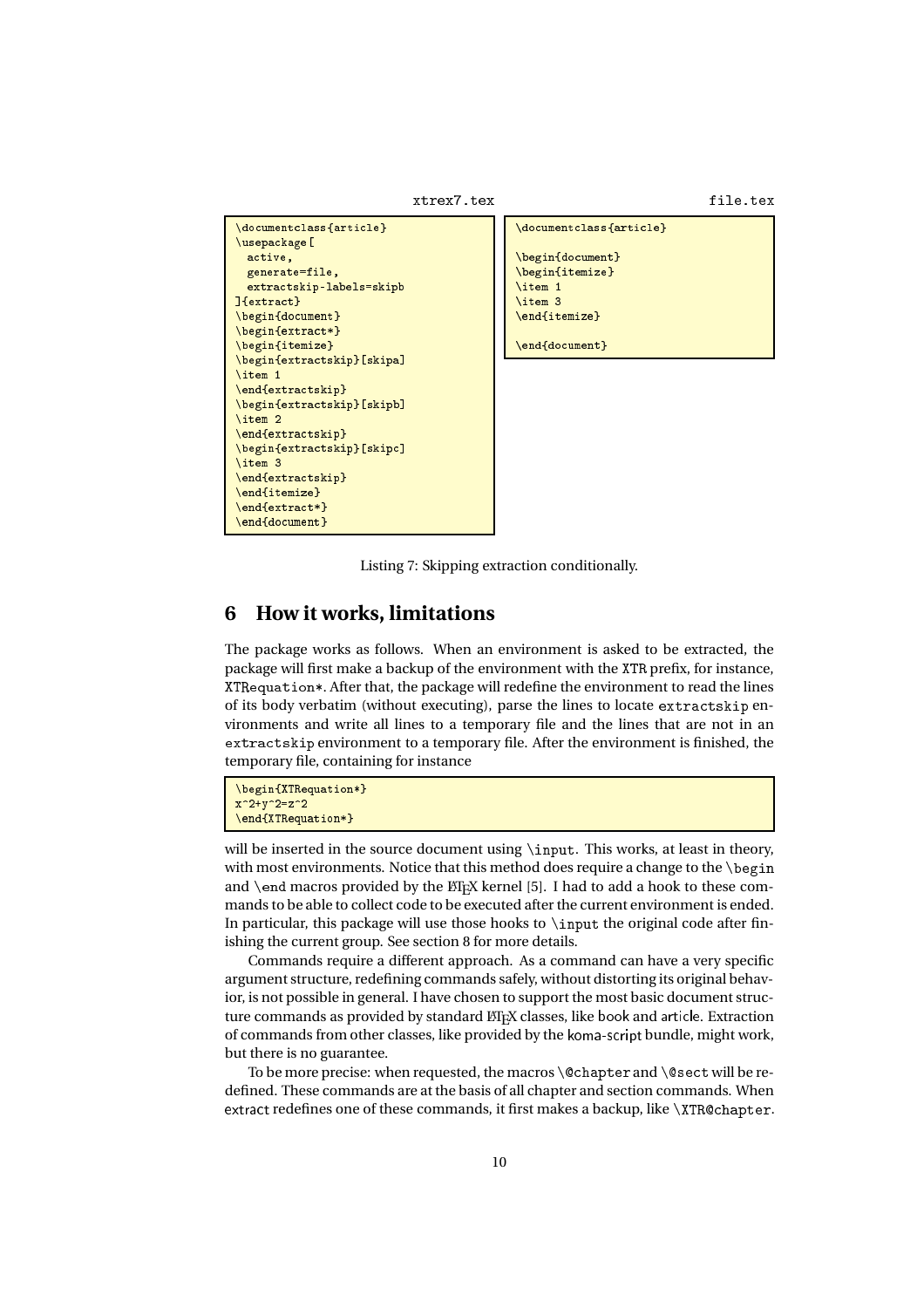After that, it will redefine the original command to read its argument(s), export them to the target file and execute the backup with the proper arguments.

An alternative to this, rather restricted method is the method accessed by the extract-cmdline option which redefines the commands listed there to read the entire line of text, write that to the target file and afterwards execute it with a backup copy of the original command. This methods too has its drawbacks though as you can't redefine commands that are used internally in other macros.

More details on the package code can be found in section 8.

## **7 Source and examples**

To generate this documentation, find the source of this package, extract. dtx in your local LATEX installation or on CTAN and perform the following steps.

```
latex extract.dtx
latex extract.dtx
bibtex extract
makeindex -s gglo.ist -o extract.gls extract.glo
makeindex -s gind.ist -o extract.ind extract.idx
latex extract.dtx
```
If you only want to produce the package and example files from the source, then the first step is sufficient. This step will generate the package file extract.sty and the example files xtrex1.tex, xtrex2.tex, xtrex3.tex, xtrex4.tex, xtrex5.tex, xtrex6.tex and xtrex7.tex.

## **8 Implementation**

Initializations.

```
1%<*extract>
                2\NeedsTeXFormat{LaTeX2e}[1995/12/01]3\ProvidesPackage{extract}
                4 [2019/09/18 v1.9a extract content from document (HA)]
                5 \RequirePa
kage{verbatim}
                6\RequirePackage{xkeyval}
                7 \newwrite\XTRout
                8 \neqwwriteXTRQtm9\newif\ifXTR@st
               10 \newif\ifXTR@skip
               11\newif\ifXTR@extract
    \XTRerr {〈text〉}
               Error macro.
               12\def\XTR@err#1{\PackageError{extract}{#1}\@ehc}
\XTR@namelet \ {\langle cmd1\rangle}{\langle cmd2\rangle}Version of \let for two command sequence names.
               13 \def \XTR@namelet\#1\#2{\%}14 \expandafter\let\csname#1\expandafter\endcsname\csname#2\endcsname
               15 }
```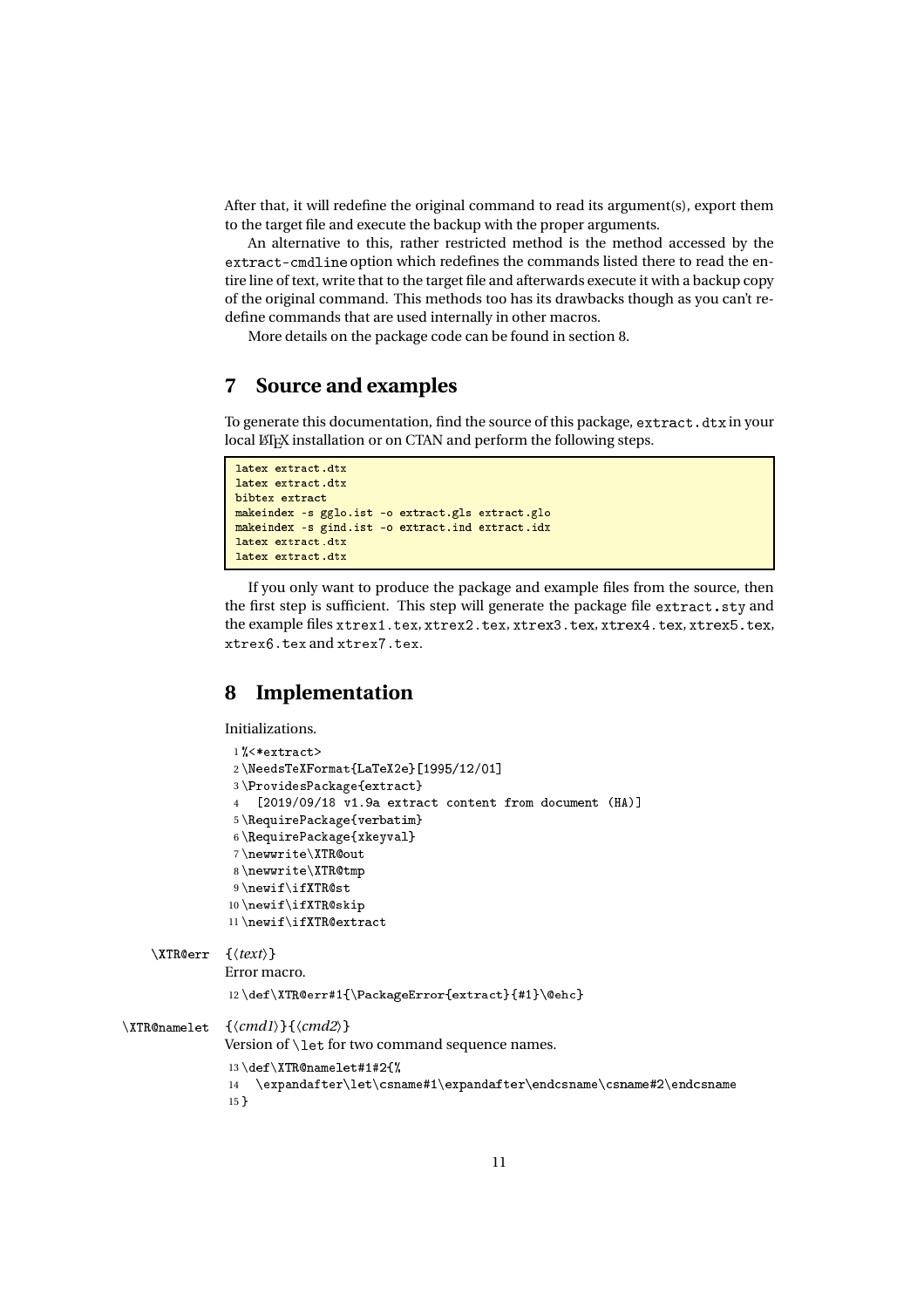```
option Options section, powered by xkeyval. Control extraction with one switch.
             active _{16 \text{the \texttt{W}}[XTR] \text{extract}.sty}[XTRQ]{active}[true]{}
             option Do not create a header in the target file.
             header _{17} \define@boolkey[XTR]{extract.sty}[XTR@]{header}[true]{}
             option Extract \begin{document} and \end{document} or not.
            handles 18\define@boolkey[XTR]{extract.sty}[XTR@]{handles}[true]{}
             option Copy the \documentclass command to the target file.
 copydocumentclass 19\define@boolkey[XTR]{extract.sty}[XTR@]{copydocumentclass}[true]{}
             option Entry point for the target file name.
          generate  20\DeclareOptionX[XTR]{generate}{\lowercase{\def\XTR@file{#1}}}
             option Environments that should be extracted.
       extract-env 21 \DeclareOptionX[XTR]{extract-env}{%
                      22 \def\XTR@envs{#1}%
                      23 \XKV@for@n{#1}\XTR@tempa\XTR@tempb
                      24 }
             option Commands that should be extracted with the 'arguments method'.
       \texttt{extract-cmd} 25\DeclareOptionX[XTR]{extract-cmd}{%
                      26 \def\XTR@cmdsargs{#1}%
                      27 \XKV@for@n{#1}\XTR@tempa\XTR@tempb
                      28 }
             option Commands that should be extracted with the 'line method'.
   extract-cmdline <br>
29 \Declare0ptionX[XTR]{extract-cmdline}{%
                      30 \def\XTR@cmdsline{#1}%
                      31 \XKV@for@n{#1}\XTR@tempa\XTR@tempb
                      32 }
                      33\def\XTR@tempb{%
            options For each environment or command provide new package options that save the argu-
                      ment to a list cleared from redundant spaces. The -nrs options also create a 'counter'
               nrsfor counting the commands or environments. The lists and counters will be used for
            -labels
                      conditional extraction. Note that \XTR@tkey contains the key name inside the option
                      macro (due to the use of \ProcessOptionsXi).
                      34 \DeclareOptionX[XTR]{\XTR@tempa-nrs}{%
                      35 \expandafter\XKV@sp@deflist\csname XTR@\XKV@tkey\endcsname{##1}%
                      36 \XTR@namelet{XTR@\XKV@tkey @cnt}{z@}%
                      37 \frac{\cancel{10}}{\cancel{6}}38 \DeclareOptionX[XTR]{\XTR@tempa-labels}{%
                      39 \expandafter\XKV@sp@deflist\csname XTR@\XKV@tkey\endcsname{##1}%
                      40 \frac{\cancel{10}}{\cancel{6}}41 }
            options Generate options for \extractline commands.
           line-nrs
                      42 \def\XTR@tempa{line}\XTR@tempbline-labels
                      Generate options for extract environments.
            options
                      43\def\XTR@tempa{extract}\XTR@tempb
       extract-nrs
                      Generate options for extractskip environments.
    extract-labels
                      44\def\XTR@tempa{extractskip}\XTR@tempb
            options
                      Generate an error for unknown options.
   extractskip-nrs
extractskip-labels
                      45\DeclareOptionX*{\XTR@err{Unknown option '\CurrentOption'}}
```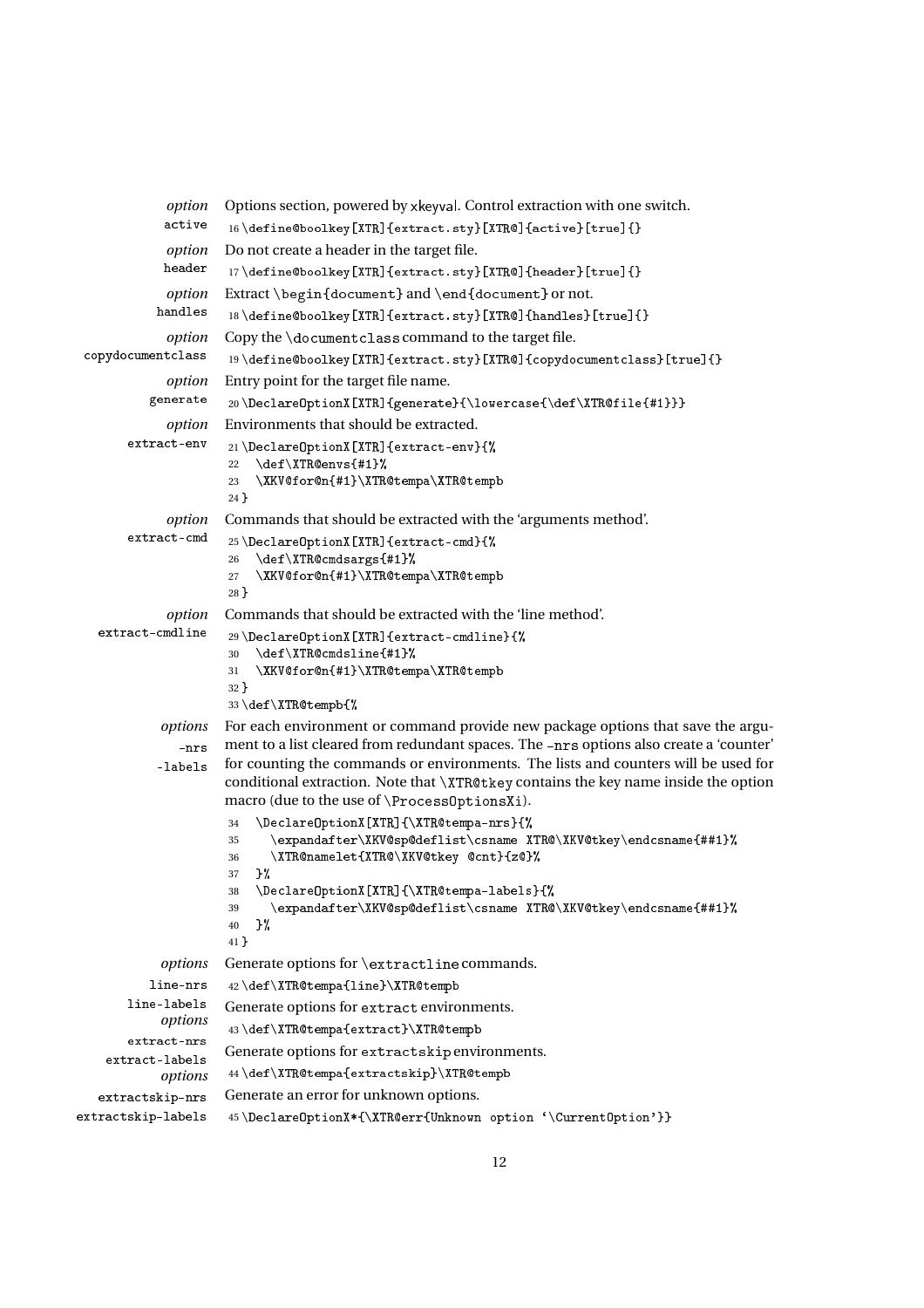```
Initialize options.
                46\ExecuteOptionsX[XTR]{header=true,handles=true,copydocumentclass=true}
               Process options.
                47\ProcessOptionsX[XTR]
\XTRopentmp
\XTR@writetmp
               Shortcut macros for much used command sequences.
                48\def\XTR@opentmp{\immediate\openout\XTR@tmp\jobname.xtr\relax}
```

```
\XTR@closetmp
\XTR@writeout
              49\def\XTR@writetmp{\immediate\write\XTR@tmp}
              50 \def \XTR@closetmp{\\imath\,}51\def\XTR@writeout{\immediate\write\XTR@out}
```
Perform some checks on the input. Notice the use of  $XKV@ifundefined$  which is equal to  $\Diamond$  if undefined if no  $\varepsilon$ -T<sub>E</sub>X engine is available and which uses  $\exists$  if csname when it is. In the latter case, testing whether commands are defined does not create an entry in TEX's hash table.

```
52\ifXTR@active
53 \XKV@ifundefined{XTR@file}{
54 \XTR@activefalse
55 \XTR@err{no file to generate; extract deactivated}
56 }{}
57 \XTR@opentmp
58 \XTR@writetmp{%
59 \string\lowercase{\string\def\string\XTR@tempa{\jobname}}%
60 }
61 \XTR@closetmp
62 \input{\jobname.xtr}
63 \ifx\XTR@tempa\XTR@file
64 \XTR@activefalse
65 \XTR@err{attempt to overwrite source file; extract deactivated}
66 \setminusfi
67 \fi
```
\envdepth Counter for depth of environments.

68\newcount\@envdepth\@envdepth\z@

```
\begin {〈environment〉}
```
Modify the macro \begin to allow adding code to a level specific hook which can be executed after  $\end{math}$ endgroup in  $\end{math}$ end. See for more info on this macro the  $\mathbb{F}$ FX source [5]. We first do this for the new ET<sub>E</sub>X format, which defines robust versions of  $\begin{bmatrix} \begin{array}{c} \begin{array}{c} \end{array} \end{bmatrix}$ \end.

```
69 \cdot 0ifl@t@r\fmtversion{2019/10/01}%
70 {% new format
71 \@namedef{begin }#1{%
72 \langle 0ifundefined{#1}%
73 {\def\}S {\def\reserved@a{\@latex@error{Environment #1 undefined}\@eha}}%
74 {\def\reserved@a{\def\@currenvir{#1}%
75 \edef\@currenvline{\on@line}%
76 \csname #1\endcsname}}%
77 \@ignorefalse
78 \begingroup\@endpefalse
Advance depth level.
```

```
79 \global\advance\@envdepth\@ne
```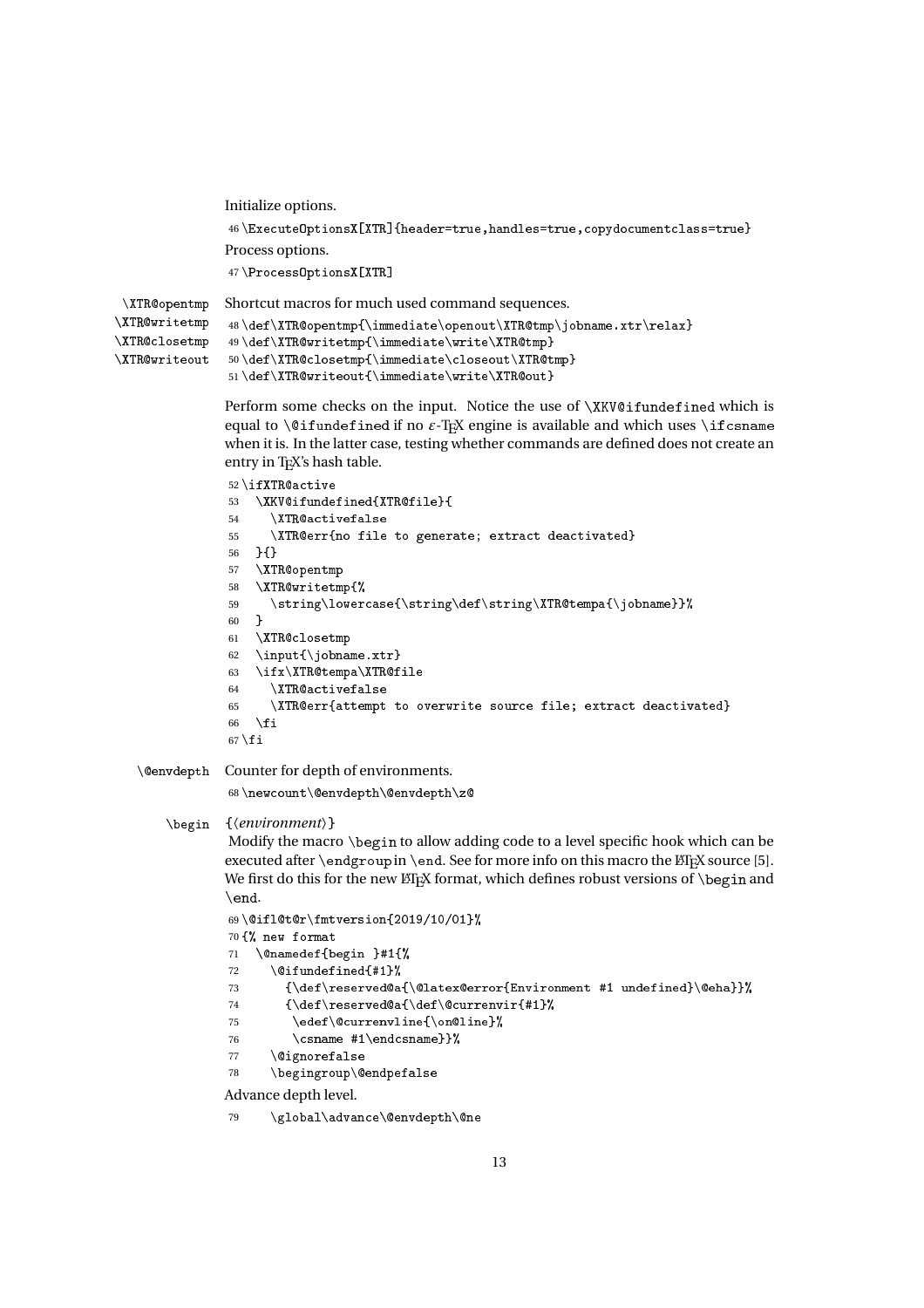Initialize the hook for this level.

```
80 \global\@namedef{@afterendenvhook@\romannumeral\@envdepth}{}%
81 \nVreserved@a
```
82 }%

```
\end {〈environment〉}
```
Modify \end to execute the code collected in the hook.

- 83 \@namedef{end }#1{%
- 84 \csname end#1\endcsname\@checkend{#1}%
- 85 \expandafter\endgroup\if@endpe\@doendpe\fi

Copy current hook code to a temporary macro.

```
86 \expandafter\let\expandafter\reserved@a
```

```
87 \csname @afterendenvhook@\romannumeral\@envdepth\endcsname
```
Decrease the depth.

88 \global\advance\@envdepth\m@ne

Execute the hook of the current environment. This is done after decreasing the depth as to avoid level mixing problems when the hook contains another environment. This environment has to be executed at the same level as the environment in which the hook was defined since it is executed after the group and does not belong anymore to the environment in which the hook was defined.

```
89 \reserved@a\relax
90 \if@ignore\@ignorefalse\ignorespaces\fi
91 }%
```
#### \begin {〈*environment*〉}

This is the code for the old format of ETEX.

```
92 }{% old format
93 \def\begin#1{%
94 \@ifundefined{#1}%
95 {\det\text{Qa}\{\text{Earor}\f\text{Environment #1 underined}\Qeha}}96 {\def\reserved@a{\def\@currenvir{#1}%
97 \edef\@currenvline{\on@line}%
98 \csname #1\endcsname}}%
99 \@ignorefalse
100 \begingroup\@endpefalse
101 \global\advance\@envdepth\@ne
102 \global\@namedef{@afterendenvhook@\romannumeral\@envdepth}{}%
103 \reserved@a
104 }%
```
### \end {*\environment*}} This is the code for the old format of LTFX.

```
105 \text{ \textdegree}106 \csname end#1\endcsname\@checkend{#1}%
107 \expandafter\endgroup\if@endpe\@doendpe\fi
108 \expandafter\let\expandafter\reserved@a
109 \csname @afterendenvhook@\romannumeral\@envdepth\endcsname
110 \global\advance\@envdepth\m@ne
111 \reserved@a\relax
112 \if@ignore\@ignorefalse\ignorespaces\fi
113 }%
114 }
```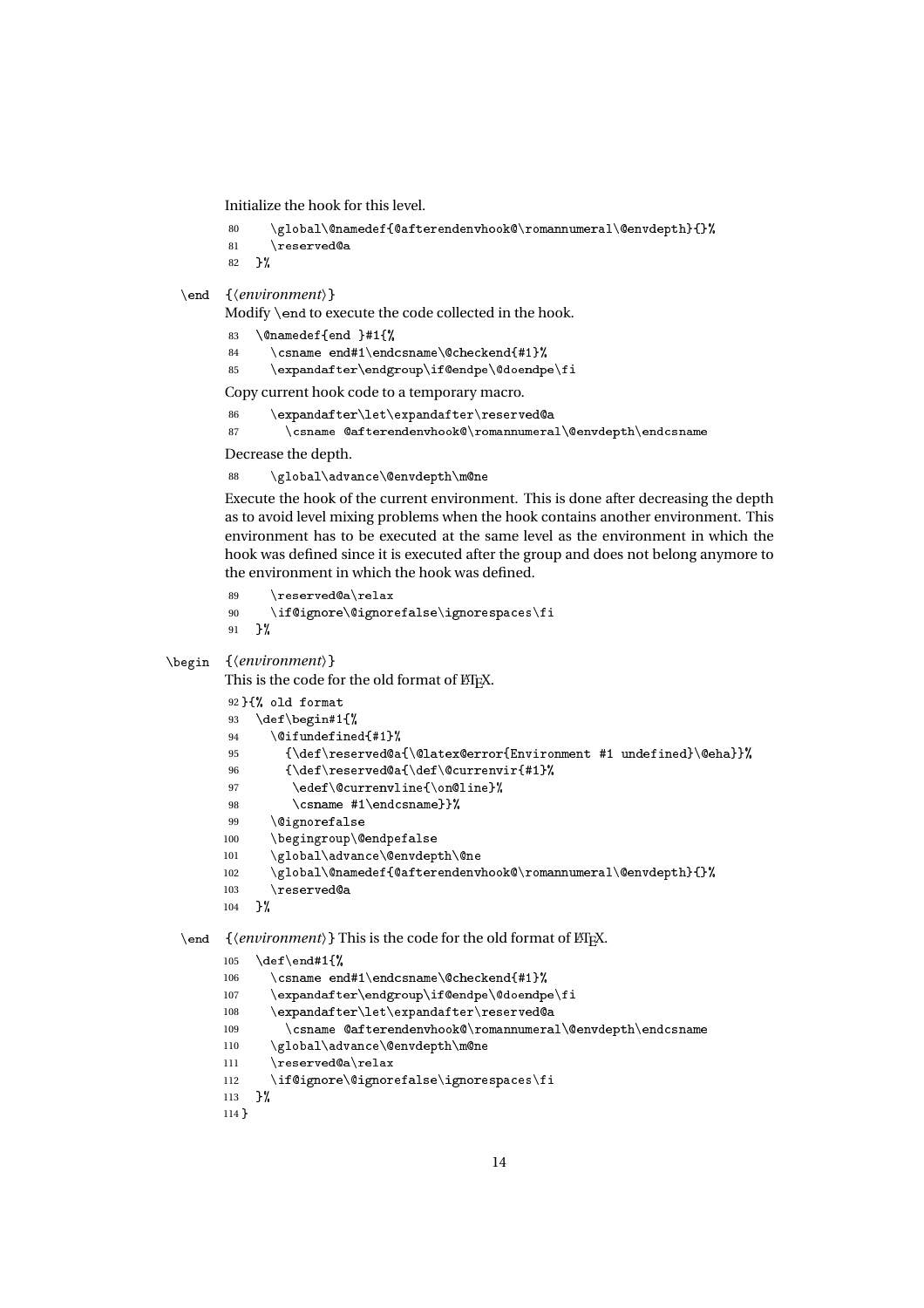```
\AfterEndEnv Adds code to the macros \@afterendenvhook@i, ii, etc. which will be executed after
               the group of the current environment.
```

```
115 \def\AfterEndEnv{%
116 \expandafter\g@addto@macro
117 \csname @afterendenvhook@\romannumeral\@envdepth\endcsname
118 }
```
#### \XTR
he
kxtr {〈*type*〉}{〈*item*〉}

Checks whether a certain environment or command should be extracted or skipped. 〈*type*〉 is the type of check: for extraction or for skipping content. 〈*item*〉 is the name of a command or an environment.

```
119 \def\XTR@checkxtr#1#2{%
120 \@nameuse{XTR@#1false}%
121 \XTR@namelet{XTR@maketrue}{XTR@#1true}%
```
First check whether, for this macro or environment, some method of conditional extraction is used. If not, just extract.

```
122 \XKV@ifundefined{XTR@#2-nrs}{%
123 \XKV@ifundefined{XTR@#2-labels}\XTR@maketrue{}%
124 } {%
```
Advance the 'counter'.

```
125 \begingroup
126 \expandafter\count@\csname XTR@#2-nrs@cnt\endcsname
127 \advance\count@\@ne
128 \edef\XTR@resa{\expandafter\noexpand\expandafter\gdef\expandafter
129 \noexpand\csname XTR@#2-nrs@cnt\endcsname{\the\count@}}%
130 \text{normaler}\end{group}\XTRQresa131 }%
132 \@nameuse{ifXTR@#1}\else
133 \XKV@ifundefined{XTR@#2-labels}{}{%
If the current label is in the list for extraction, extract it.
134 \ifx\XTR@currentlabel\relax\else
135 \@expandtwoargs\in@{,\XTR@currentlabel,}%
136 {, \csname XTR@#2-labels\endcsname, }%
137 \ifin@\\XTR@maketrue\\fi138 \qquad \qquad \text{If } i139 }%
140 \{fi141 \@nameuse{ifXTR@#1}\else
142 \chiKV@ifundefined{XTR@#2-nrs}{}{%
If the current command or environment number is in the list, extract it.
143 \expandafter\XTR@ch@ckxtr\csname XTR@#2-nrs\expandafter
144 \endcsname\csname XTR@#2-nrs@cnt\endcsname
145 }%
146 \fi
Redefine \XTR@currentlabel to avoid extracting all following environments of this
type.
147 \global\let\XTR@currentlabel\relax
148 }
```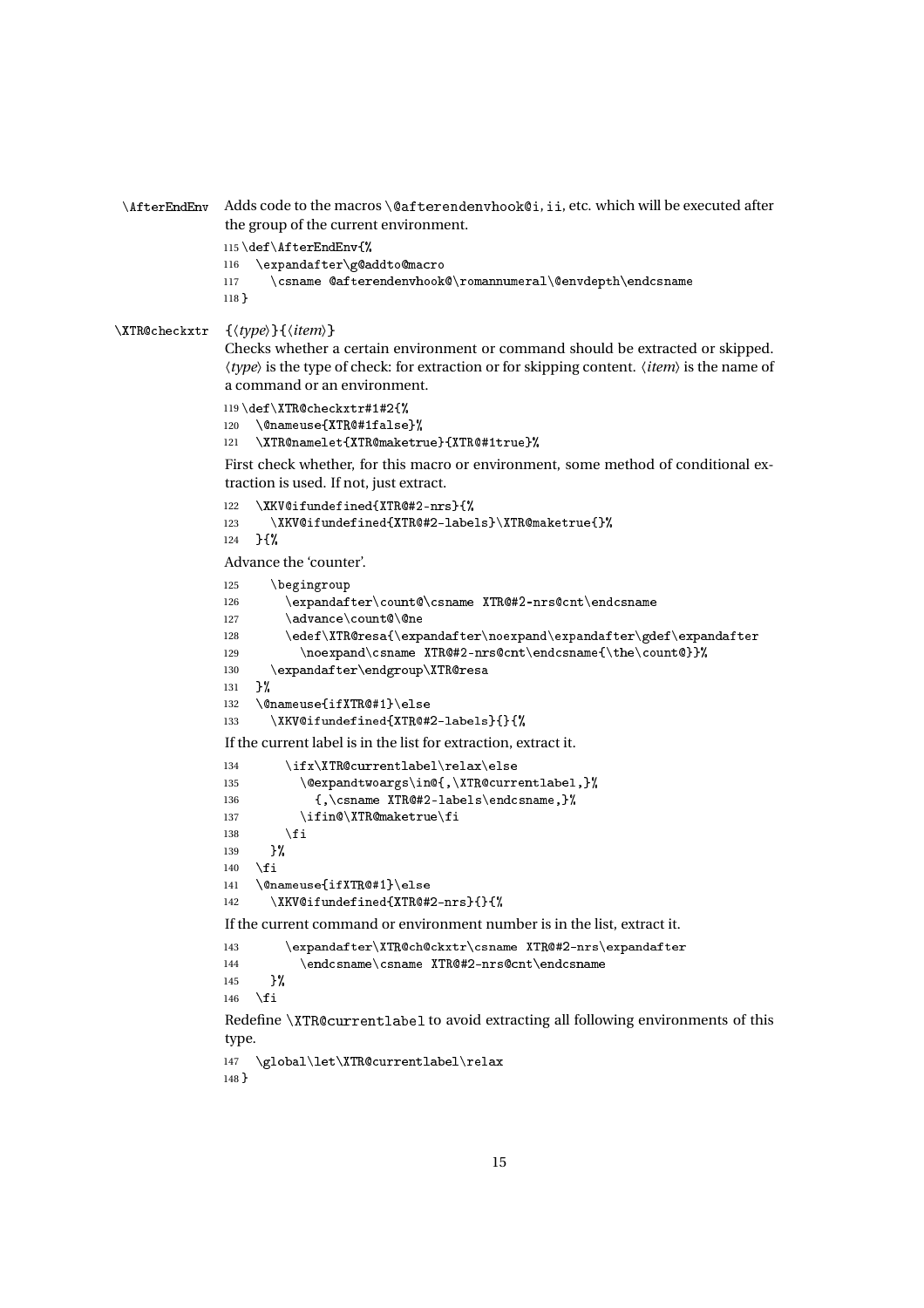```
\XTR
h
kxtr 〈list〉〈counter〉
                    Parse the 〈list〉 of numbers and compare each item with the 〈counter〉 holding the
                    number of the current item.
                    149\def\XTR@ch@ckxtr#1#2{%
                    150 \XKV@for@o#1\XTR@resa{\expandafter\XTR@ch@ck@tr\XTR@resa--\@nil#2}%
                    151 }
    \langleXTR@ch@ck@tr \langle x \rangle - \langle y \rangle - \langle z \rangle \langle 0nil\langle counter \rangleParse an element of the list. Basically, decide whether we have x, x-y, x- or -y and act
                    accordingly.
                    152\def\XTR@ch@ck@tr#1-#2-#3\@nil#4{%
                    153 \ifx\empty#1\empty
                    154 \ifnum#4>#2 \else\XTR@maketrue\fi
                    155 \else
                    156 \iint x\@p{+}y\#2\@emp{t}y157 \ifx\@empty#3\@empty
                    158 \ifnum#4=#1 \XTR@maketrue\fi
                    159 \else
                    160 \ifnum#4<#1 \else\XTR@maketrue\fi
                    161 \quad \text{if } i162 \else
                    163 \ifnum#4<#1 \else\ifnum#4>#2 \else\XTR@maketrue\fi\fi
                    164 \fi
                    165 \quad \text{If}166 }
\extractionlabel
\XTR@currentlabel
                    \extra
tionlabel saves its argument (after removing redundant spaces). This label
                    will be used for conditional extraction. \XTR@currentlabel is initialized.
                    167\def\extractionlabel{\KV@@sp@def\XTR@currentlabel}
                    168\let\XTR@currentlabel\relax
         \extra
t
Define environments that write verbatim to the target file. The starred version also ex-
        \text{text*}ecutes the code by writing it to a temp file and inputting it \AfterEndEnv, just as with
                    redefining existing environments. When the package is inactive, extract is equiva-
                    lent to the comment environment and extract* takes its body out of the group and
                    executes it hence acting as if \begin{extract*} and \end{extract*} were never
                    typed.
                    169\def\extract{\XTR@stfalse\XTR@extract}
                    170\@namedef{extract*}{\XTR@sttrue\XTR@extract}
     \XTRextra
t Prepare verbatim reading and check for an optional argument.
                    171\def\XTR@extract{%
                    172 \@bsphack
                    173 \let\do\@makeother\dospecials\catcode'\^^M\active
                    174 \@testopt\XTR@@xtract\@nil
                    175 }
     \XTR@@xtract [\label}]
                    Process the optional label, define line processing and start reading verbatim. Do not
                    extract when the package is not active. Use a temporary file to extract the body to in
                    case this needs to be executed in the source document (extract* environment).
                    176 \cdot \text{def} \times \text{TRQQxtract} [#1]{%
```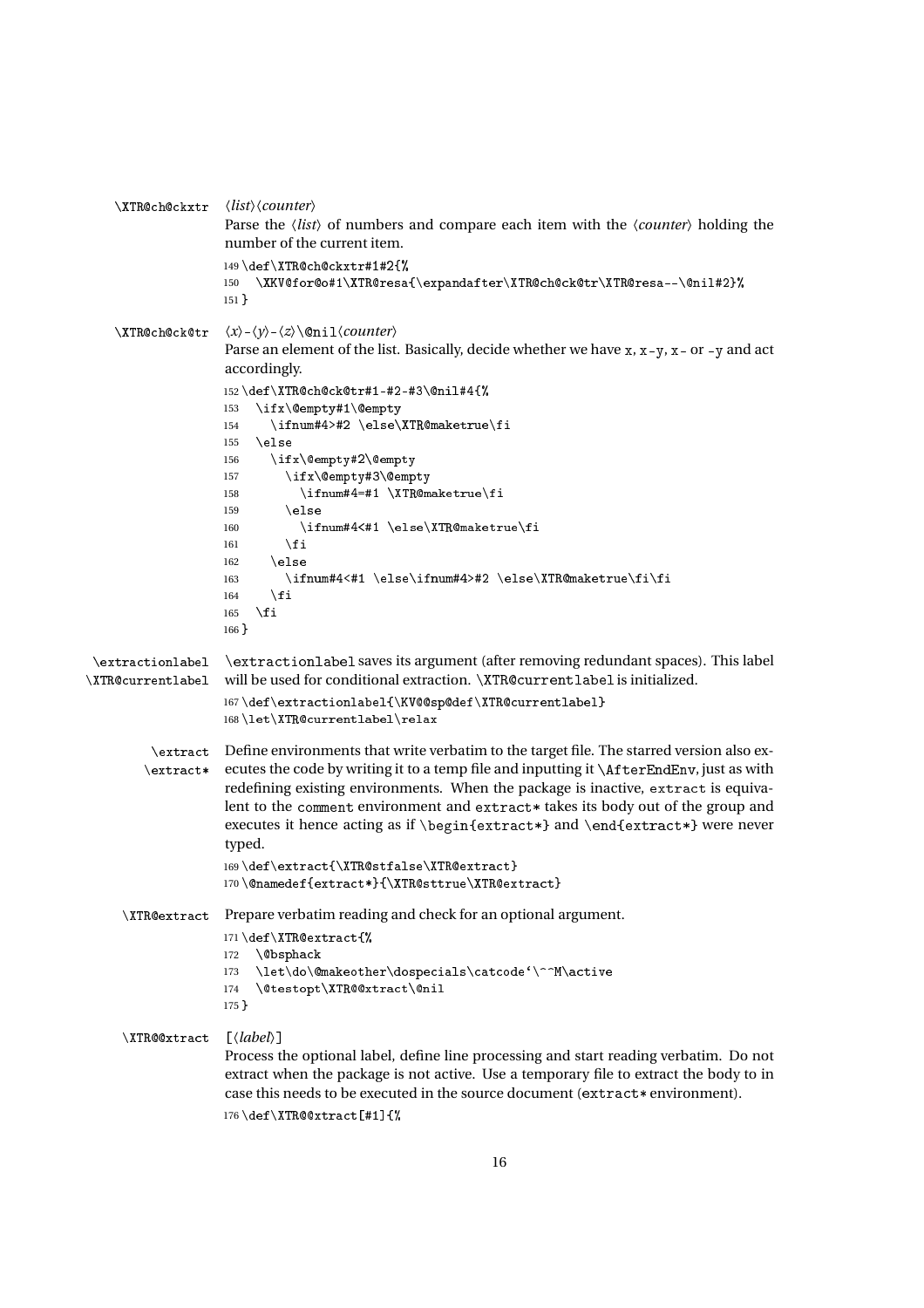```
Check state.
```

```
177 \ifXTR@active
                         178 \def\XTR@tempa{#1}%
                        179 \ifx\XTR@tempa\@nnil\else
                         180 \KV@@sp@def\XTR@currentlabel{#1}%
                         181 \quad \text{If} \quad182 \XTR@checkxtr{extract}{extract}%
                        183 \else
                        184 \XTR@extractfalse
                        185 \fi
                        186 \ifXTR@st\XTR@opentmp\fi
                        187 \let\verbatim@processline\XTR@processline@begin
                        188 \verbatim@start
                        189 }
                        190 \begingroup
                         191 \lccode'\!='\\ \lccode'\(='\{ \lccode'\)='\}
                         192 \lower
ase{\endgroup
\XTR@processline@begin This macro starts the reparsing of a line read by verbatim. It is possible to have
                         \begin{extra
tskip} and \end{extra
tskip} on the same line.
                         193\def\XTR@processline@begin{%
                         Initialize \@temptokena (used for temp file) and \verbatim@line (used for output
                         file). Save the original content of \verb|\verbatim@line for later use.194 \@temptokena{}%
                         195 \edef\XTR@orig@line{\the\verbatim@line}%
                         196 \vert verbatim@line{}%
                         197 \expandafter\XTR@testbegin\XTR@orig@line!begin(extractskip)\@nil
                        198 }
        \XTR@testbegin \text1}\begin{extractskip}\/text2}\@nil
                         Checks whether \begin{extractskip} occurs.
                         199\def\XTR@testbegin#1!begin(extractskip)#2\@nil{%
                        200 \@temptokena\expandafter{\the\@temptokena#1}%
                        201 \verbatim@line\expandafter{\the\verbatim@line#1}%
                        202 \ \text{def}\T{Retempa{#2}}If \text{2} empty, there is no \begin{extractskip}. Just write the content to file.
                        203 \ifx\XTR@tempa\@empty\XTR@processline@write\else\XKV@afterfi
                         Check the label.
                        204 \chiTR@skiplabel#2[]\mathcal{L}Should we skip the extractskip environment or not?
                        205 \XTR@checkxtr{skip}{extractskip}%
                         Switch to scanning for \end{math} (extractskip) in the next line.
                        206 \let\verbatim@processline\XTR@processline@end
                         Remove some stuff that we added and continue scanning for \end{array}end{extractskip} on
                         the current line.
                        207 \ifx\XTR@tempa\@nnil\XKV@afterelsefi
                        208 \XTR@t@stbegin#2\@nil
                        209 \else\XKV@afterfi
                        210 \expandafter\XTR@t@stbegin\XTR@tempa\@nil
```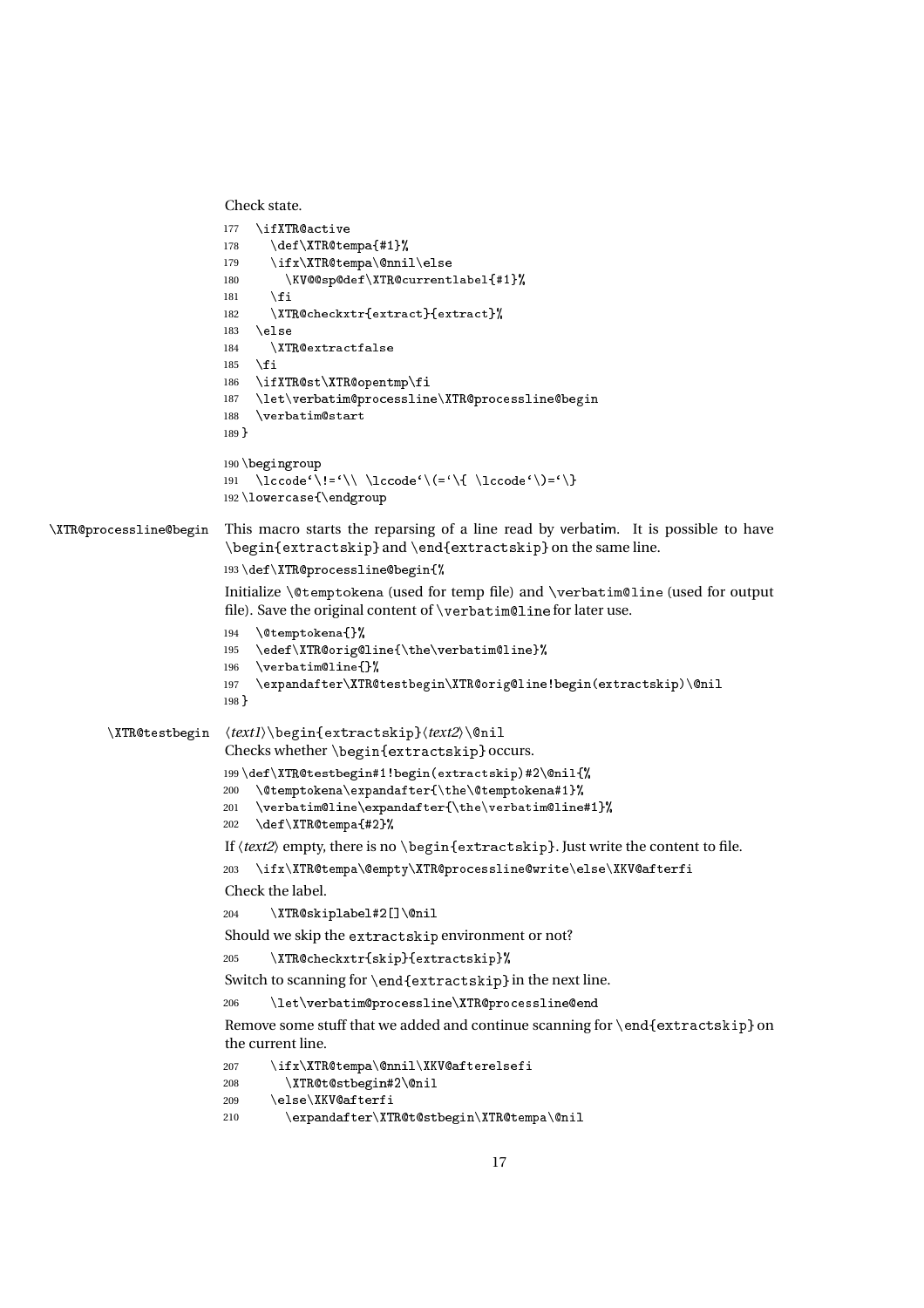```
211 \fi
                       212 \setminusfi
                       213 }
      \langle XTR@skip\text{l}abe1 \quad \langle text1\rangle[\langle label\rangle]\langle text2\rangle\langle\text{0nil}This macro checks whether a label is present and sets \XTR@currentlabel if neces-
                       sary.
                       214 \def\XTR@skipable1#1[#2]#3\@ni1{\%}215 \def\XTR@tempa{#1}%
                       216 \def\XTR@tempb{#2}%
                       217 \ifx\XTR@tempa\@empty
                       218 \ifx\XTR@tempb\@empty
                       219 \left\{\XTR@tempa\@nnil\right\}220 \else
                       221 \KV@@sp@def\XTR@currentlabel{#2}%
                       222 \XTR@sk@plabel#3\@nil
                       223 \setminusfi
                       224 \else
                       225 \let\XTR@tempa\@nnil
                       226 \setminusfi
                       227 }
      \XTR@sk@plabel \langle text \rangle[]\@nil
                        Remove extra brackets from input.
                       228 \def\XTR@sk@plabel#1[\]\@ni1{\\def\XTR@tempa{#1}}\XTR@t@stbegin \text>\begin{extractskip}\@nil
                       Remove the extra \begin{extractskip} and start scanning for \end{extractskip}
                       in the current line.
                       229\def\XTR@t@stbegin#1!begin(extractskip)\@nil{%
                       230 \XTR@testend#1!end(extractskip)\@nil
                       231 }
\XTR@processline@end Starts scanning for \end{extractskip} in case this was not on one line together with
                       \begin{extractskip}. Comparable to \XTR@processline@begin.
                       232\def\XTR@processline@end{%
                       233 \@temptokena{}%
                       234 \edef\XTR@orig@line{\the\verbatim@line}%
                       235 \vert verbatim@line{}%
                       236 \expandafter\XTR@testend\XTR@orig@line!end(extractskip)\@nil
                       237 }
        \XTR@testend \text1}\end{extractskip}\text2}\@nil
                       Check whether \end{extractskip} occurs in the line.
                       238\def\XTR@testend#1!end(extractskip)#2\@nil{%
                       239 \@temptokena\expandafter{\the\@temptokena#1}%
                       Skip material conditionally on labels or numbers.
                       240 \ifXTR@skip\else\verbatim@line\expandafter{\the\verbatim@line#1}\fi
                       241 \def\XTR@tempa{#2}%
                       242 \ifx\XTR@tempa\@empty\XTR@processline@write\else\XKV@afterfi
                       Switch to scanning for \begin{extractskip} in the next line.
                       243 \let\verbatim@processline\XTR@processline@begin
```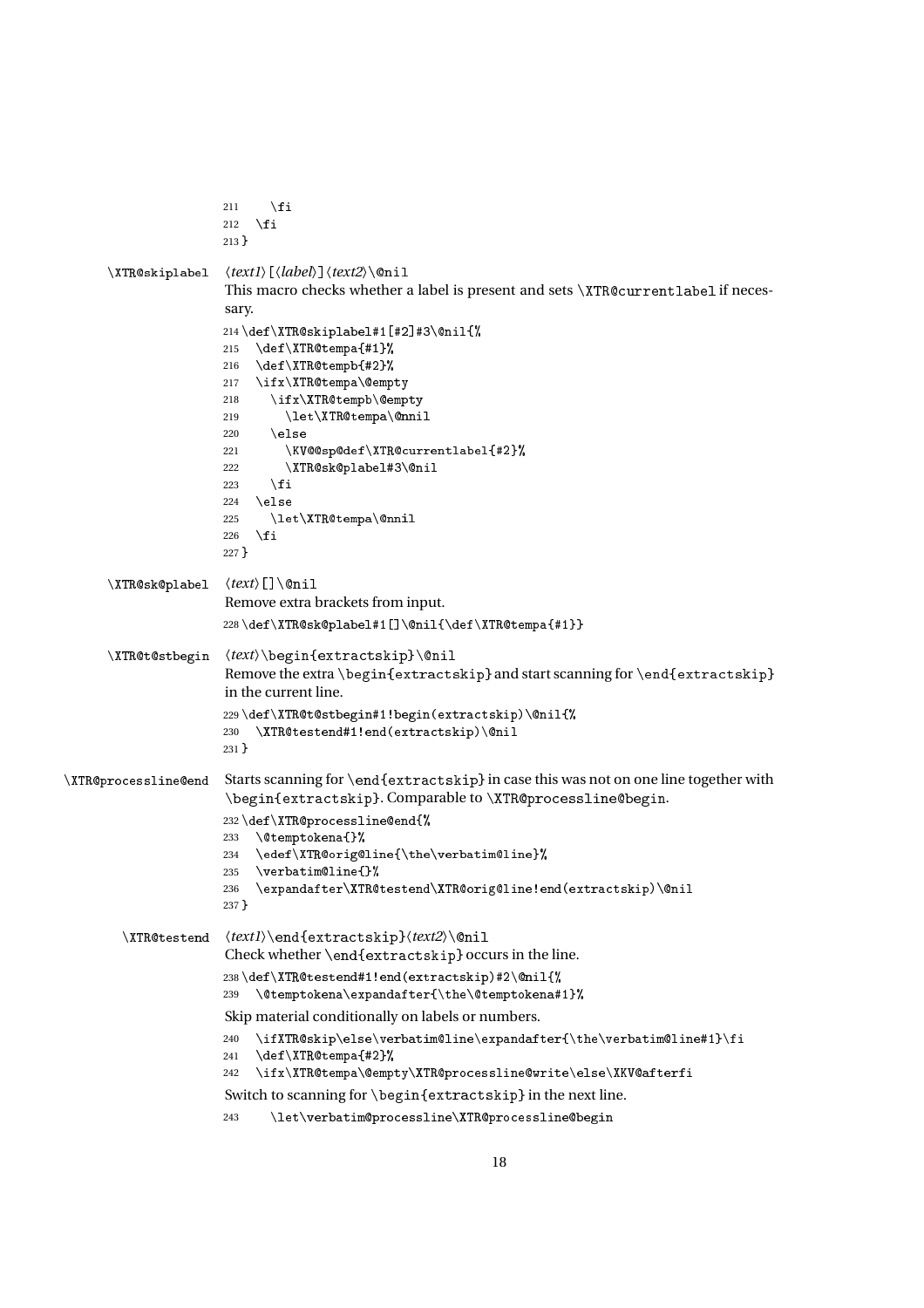```
Continue scanning for \begin{extractskip} in the current line.
                         244 \chiTR@t@stend#2\@nil
                         245 \setminusfi
                         246 }
          \XTR@t@stend \text}\end{extractskip}\@nil
                         Remove the redundant \end{extra
tskip} and continue scanning for for the string
                          \begin{extra
tskip} in this line.
                         247\def\XTR@t@stend#1!end(extractskip)\@nil{%
                         248 \XTR@testbegin#1!begin(extractskip)\@nil
                         249 }}
\XTR@processline@write Writes the material to the appropriate file. If one of the tokens has become empty, it
                          might be because the line was empty originally or because the parsing and removal of
                          \begin{extra
tskip} and \end{extra
tskip} made it empty. In the latter case,
                          do not write the empty line. In the former case, do write it.
                         250\def\XTR@processline@write{%
                         251 \ifXTR@st\ifcat$\the\@temptokena$\else
                         252 \XTR@writetmp{\the\@temptokena}%
                         253 \if{ifi}254 \ifXTR@extract\ifcat$\the\verbatim@line$\else
                         255 \XTR@writeout{\the\verbatim@line}%
                         256 \ifmmode \text{ififi}\else 256 \fi \filml{ilmptatifilm}}
                         257 \ifx\XTR@orig@line\@empty\XTR@writetmp{}\XTR@writeout{}\fi
                         258 }
            \endextra
t
Stop reading verbatim and if necessary execute the body of the environment after the
           \endextract* extract* environment.
                         259\def\endextract{\XTR@stfalse\XTR@endextract}
                         260\@namedef{endextract*}{\XTR@sttrue\XTR@endextract}
                         261\def\XTR@endextract{%
                         262 \@esphack
                         263 \ifXTR@st
                         264 \XTR@closetmp
                         265 \AfterEndEnv{\input{\jobname.xtr}}%
                         266 \setminusfi
                         267 }
           \extra
tskip
The extra
tskip environment when it is not used inside an environment that is
       \endextractskip
                         redefined to be extracted. Hence this environment makes itself disappear, just as
                          extract*, but doesn't write to the output file. The trick with XTR@activefalse will
                         remain local.
                         268\@namedef{extractskip}{\XTR@activefalse\@nameuse{extract*}}
                         269\XTR@namelet{endextractskip}{endextract*}
          \extra
tline This macro extracts all text after the macro and at the same line. First we check for an
                         optional star.
                         270\def\extractline{%
                         271 \XKV@ifstar{\XTR@sttrue\XTR@extractline}%
                         272 {\XTR@stfalse\XTR@extractline}%
                         273 }
```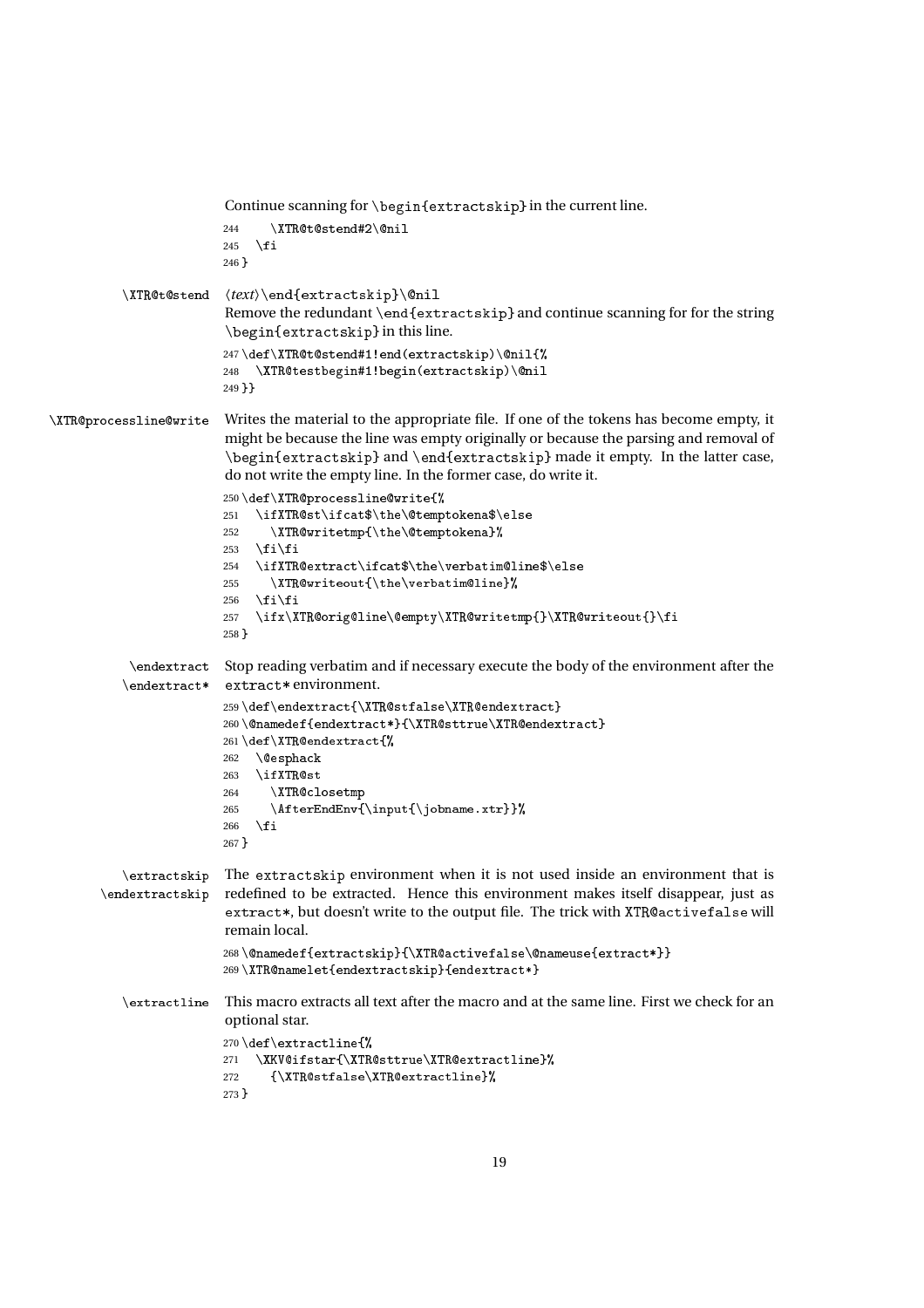\XTRextra
tline Start the group and reset all catcodes for verbatim reading.

```
274 \def\XTR@extractline{%
275 \begingroup
```
276 \let\do\@makeother\dospecials\catcode'\^^M\active

Test for an optional argument. Note that, due to reset catcodes, macros won't work in the optional argument, but that is not a real restriction, while it saves some tokens and memory. If we want to allow for macro arguments, we need an extra macro for the check.

```
277 \@testopt\XTR@@xtractline\@nil
278 }
```
#### \XTR@@xtractline [\*label*}]\\text\\eol\

The workhorse that reads input until the end of the line. Use the \lowercase trick for the definition.

```
279 \begingroup
280 \catcode'\"=\active\lccode'\"='\^^M
281 \lower
ase{\endgroup
282 \def\XTR@@xtractline[#1]#2~{%
```
Check state.

```
283 \ifXTR@active
284 \text{CF}\xR@tempa{#1}285 \ifx\XTR@tempa\@nnil\else286 \KV@@sp@def\XTR@currentlabel{#1}%
287 \qquad \qquad \fi
288 \XTR@checkxtr{extract}{line}%
289 \text{else}290 \XTR@extractfalse
291 \qquad \qquad \fi
292 \ifXTR@extract\XTR@writeout{#2}\fi
```
If we need to execute the line, the catcodes are wrong, so write it to the temporary file and insert it again when the catcodes are reset by  $\end{math}$ endgroup.

293 \ifXTR@st\XTR@opentmp\XTR@writetmp{#2}\XTR@closetmp\fi 294 \endgroup

Insert original content.

 $295$  \ifXTR@st 296 \input{\jobname.xtr}% 297  $\forall$ fi 298 }% 299 }

Only define the following macros when the package is active. This branch also performs redefinitions of the macros and environments that should be extracted.

```
300\ifXTR@active
```

```
Start writing the target file.
```
 $301 \times$  diate\openout\XTR@out\XTR@file\relax

Write header to the target file.

 $302$  \ifXTR@header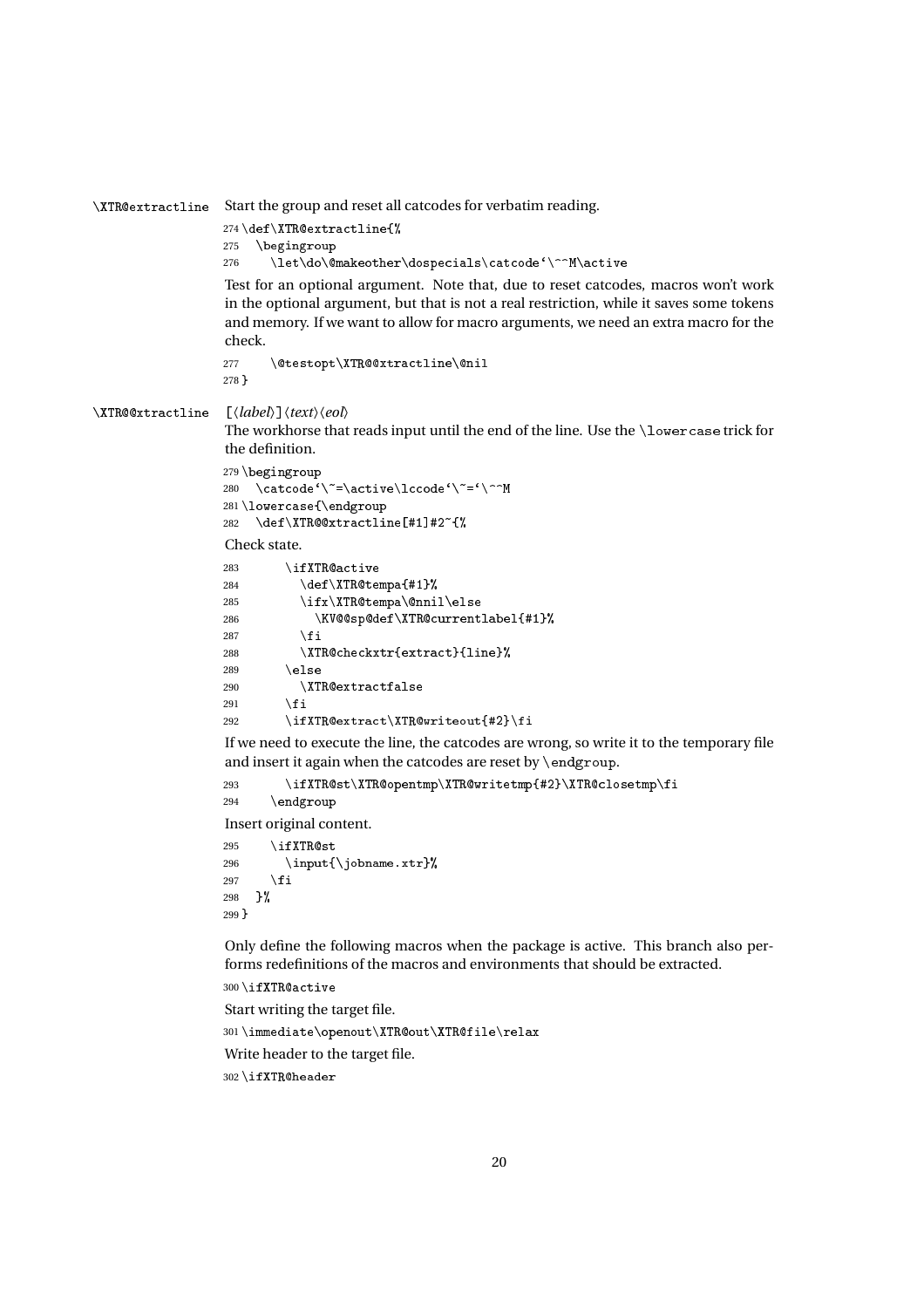Compute the time.

```
303 \@tempcnta\time
304 \divide\@tempcnta 60
305 \ \text{def}\XTR@tempb{%
306 \the\year/\ifnum\the\month<10 0\fi\the\month/%
307 \ifnum\the\day<10 0\fi\the\day,\the\@tempcnta:%
308 }
309 \multiply\@tempcnta 60
310 \@tempcntb\time
311 \advance\@tempcntb-\@tempcnta
312 \ifnum\@tempcntb<10
313 \xdef\XTR@tempb{\XTR@tempb0\the\@tempcntb}
314 \else
315 \xdef\XTR@tempb{\XTR@tempb\the\@tempcntb}
316 \fi
317 \begingroup
Save the % character.
318 \qquad \text{categorical}<sup>{</sup>\sqrt{2}=12}
319 \gdef\XTR@tempa{%%\space}
320 \endgroup
Write all information to the target file.
321 \XTRQwriteout{\XTRQtempa}322 \filename@parse\XTR@file
323 \ifx\filename@ext\relax\def\filename@ext{tex}\fi
324 \XTR@writeout{%
325 \XTR@tempa This is file, '\filename@base.\filename@ext',%
326 }
327 \XTR@writeout{%
328 \XTR@tempa generated with the extract package.^^J\XTR@tempa
329 }
330 \XTR@writeout{\XTR@tempa Generated on : \space\XTR@tempb}
331 \filename@parse\jobname
332 \ifx\filename@ext\relax\def\filename@ext{tex}\fi
333 \XTR@writeout{%
334 \XTR@tempa From source \space: \space\filename@base.\filename@ext
335 }
336 \XTR@writeout{%
337 \XTR@tempa Using options: \space\csname opt@extract.sty\endcsname
338 }
339 \XTR@writeout{\XTR@tempa}
340 \fi
If requested, reconstruct the \do
ument
lass command using information from
xkeyval.
341 \ifXTR@copydocumentclass
342 \def\XTR@tempa#1.cls\@nil{\def\XTR@tempa{#1}}
343 \expandafter\XTR@tempa\XKV@documentclass\@nil
344 \ifx\XKV@classoptionslist\@empty
```

```
345 \XTR@writeout{\string\documentclass{\XTR@tempa}}
```

```
346 \else
```

```
347 \@temptokena\expandafter{\XKV@classoptionslist}%
```

```
348 \XTR@writeout{\string\documentclass[\the\@temptokena]{\XTR@tempa}}
349 \{f\}
```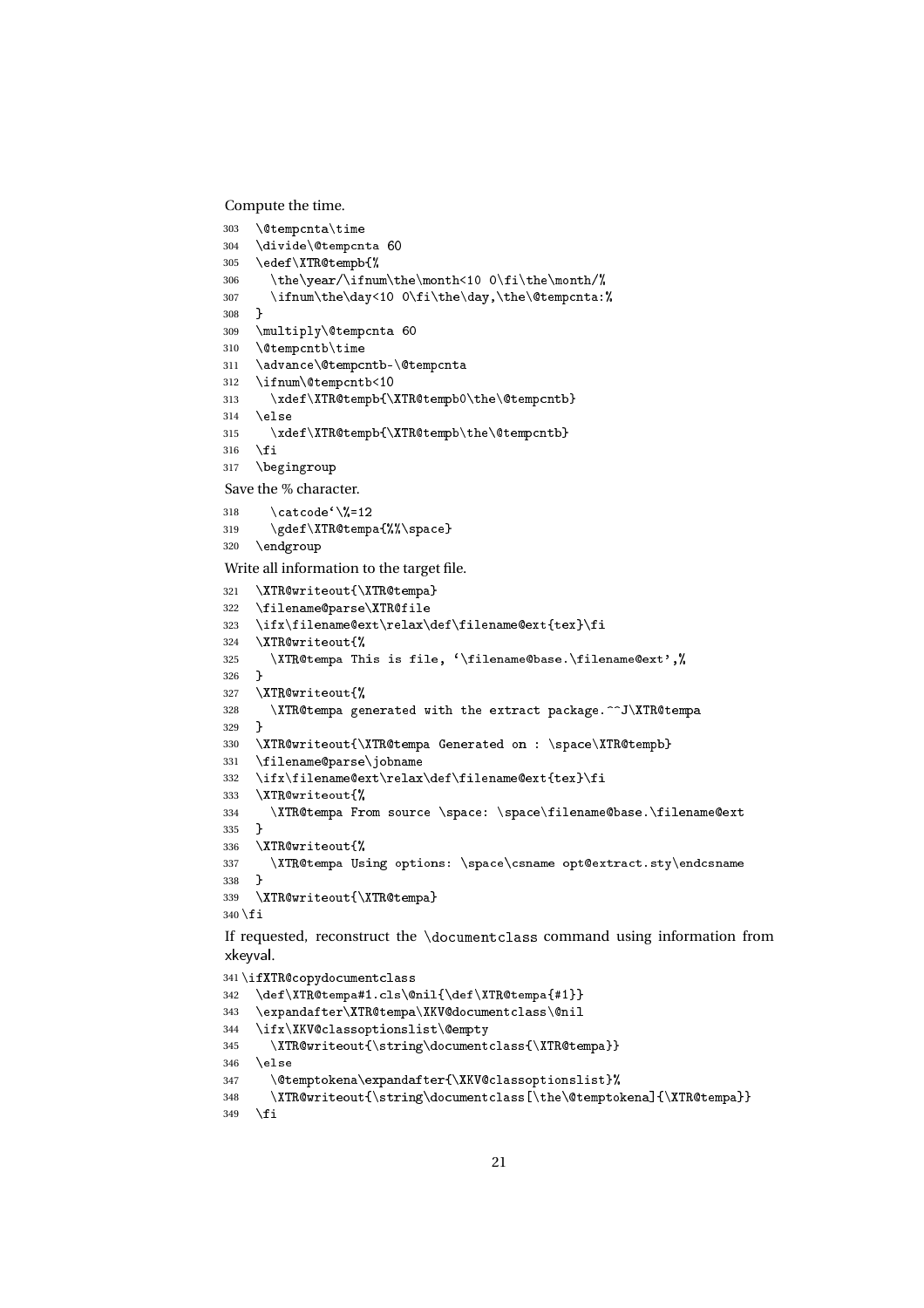$350$  \fi

Perform redefinitions at the beginning of the document.

```
351\AtBeginDocument{%
                         352 \ifXTR@handles
                         353 \XTR@writeout{}%
                         354 \XTR@writeout{\string\begin{document}}%
                         355 \quad \text{if}Redefine environments.
                         356 \XKV@ifundefined{XTR@envs}{}{%
                         357 \XKV@for@o\XTR@envs\XTR@tempa{%
                         Check whether the environment is defined.
                         358 \chiKV@ifundefined\XTR@tempa{%
                         359 \XTRerr{%
                         360 environment '\XTR@tempa' not defined; extraction canceled%
                         361 }%
                         362 }{%
                         Backup the beginning of the environment.
                         363 \XTR@namelet{XTR\XTR@tempa}{\XTR@tempa}%
                         Redefine the beginning of the environment. This uses verbatim internally.
                         364 \\enamedef{\XTR@tempa\expandafter}\expandafter{\expandafter}
                         365 \det\text{argandafter}\XTR@tempa\expandafter\XTR@tempaCheck whether the current environment should be extracted. Note that \XTR@tempacontains the current environment name.
                         366 \XTR@checkxtr{extract}\XTR@tempa
                         367 \ifXTR@extract
                         If extraction is required, write to the target file and to a temporary file for inclusion
                         afterwards.
                         368 \XTR@writeout{}\XTR@opentmp
                         369 \\@bsphack
                         370 \let\do\@makeother\dospecials\catcode'\^^M\active
\verbatimpro
essline Process macro for verbatim.
                         371 \def\verbatim@processline{%
                         \verbatimpro
essline is redefined here since the first line is treated specially, see
                         below.
                         372 \let\verbatim@processline\XTR@processline@begin
                         Write the content to the files.
                         373 \XTR@writeout{%
                         374 \strut \text{string\begin{tikzm@tim@t} the \verb|\verbatim@line| \end{tikzm@tim@line| \end{tikzm@tim@line| \end{tikzm@line| \end{tikzm@line| \end{tikzm@line| \end{tikzm@line| \end{tikzm@line| \end{tikzm@line| \end{tikzm@line| \end{tikzm@line| \end{tikzm@line| \end{tikzm@line| \end{tikzm@line| \end{tikzm@line| \end{tikzm@line| \end{tikzm@line| \end{tikzm@line| \end{tikzm375 }%
                         376 \XTR@writetmp{%
                         377 \string\begin{XTR\XTR@tempa}\the\verbatim@line
                         378 }%
                         379 }%
                         380 \XTR@sttrue\let\XTR@tempb\verbatim@
                         381 \else
```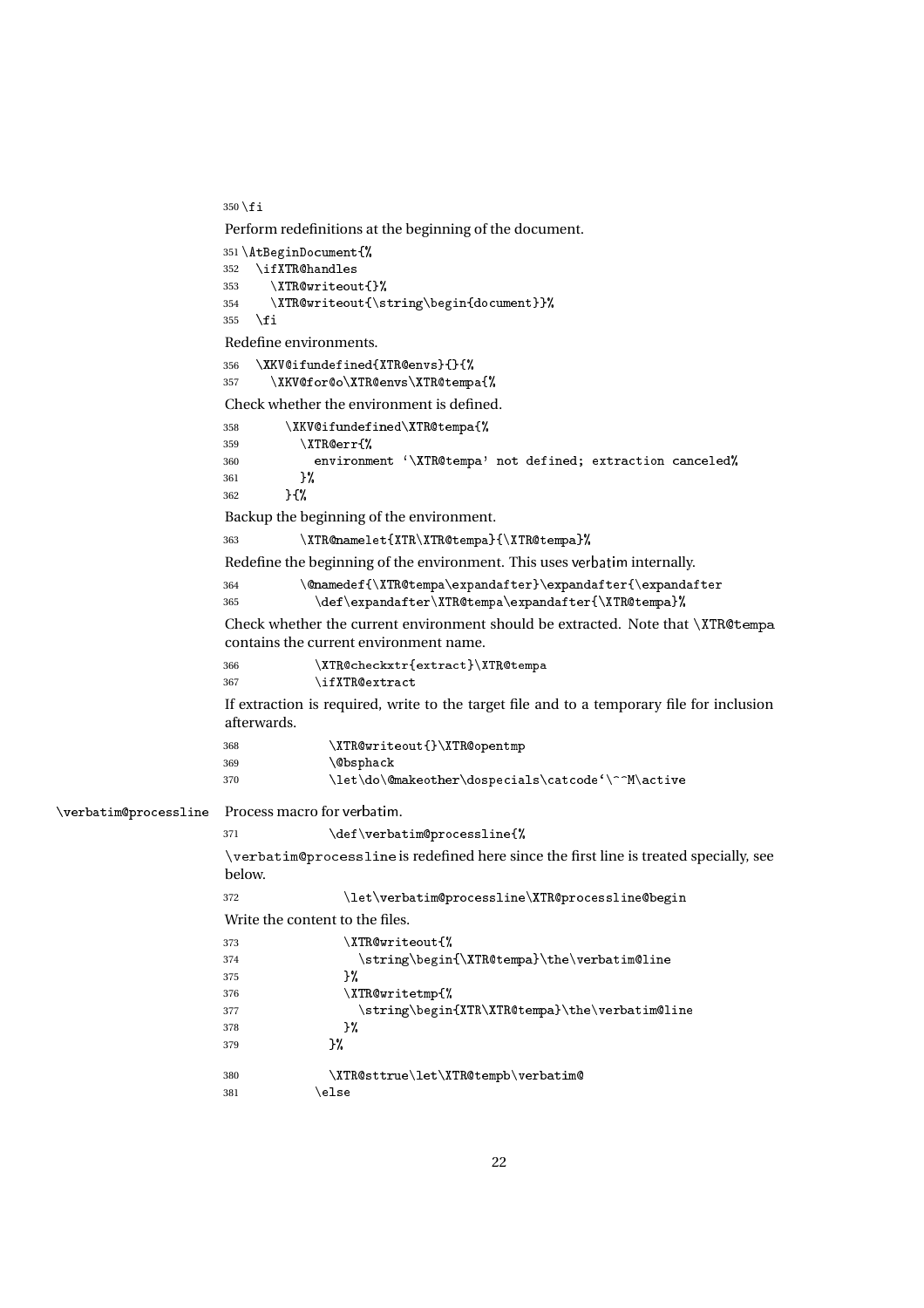Else, execute the backup of the current environment.

```
382 \edef\XTR@tempb{\noexpand\begin{XTR\XTR@tempa}}%
383 \qquad \qquad \qquad \fi
384 \XTR@tempb
385 }%
Backup the end of the environment.
386 \XTR@namelet{endXTR@tempa}{endXTR@tempa}Redefine the end of the environment.
387 \hspace{20pt} \label{cor:main} $$387 \Omega\delta_{\end\XTR@tempa\expandafter}\expandafter\expandafter388 \det\text{argandafter}\XTR@tempa\expandafter\\XTR@tempa389 \ifXTR@extract
390 \@esphack
Finalize writing and add the \input to the hook at the end of the current environment.
391 \XTR@writeout{\string\end{\XTR@tempa}}%
392 \XTR@writetmp{\string\end{XTR\XTR@tempa}}%
393 \XTR@closetmp
394 \AfterEndEnv{\input{\jobname.xtr}}%
395 \text{le}If not extracting, execute the backup of the end of the environment.
396 \edef\XTR@tempa{\noexpand\end{XTR\XTR@tempa}}%
397 \text{normal} \398 \quad \text{if} \quad \text{if} \quad \text{if} \quad \text{if} \quad \text{if} \quad \text{if} \quad \text{if} \quad \text{if} \quad \text{if} \quad \text{if} \quad \text{if} \quad \text{if} \quad \text{if} \quad \text{if} \quad \text{if} \quad \text{if} \quad \text{if} \quad \text{if} \quad \text{if} \quad \text{if} \quad \text{if} \quad \text{if} \quad \text{if} \quad \text{if} \quad \text{if} \quad \text{if} \quad \text{if} \quad \text{if} \quad \text{if} \quad \text{if} \quad \text{if}399 } ?
400 }%
401 {}^{401}402 \frac{\cancel{0}^2}{\cancel{0}^2}Redefine commands using the arguments.
403 \XKV@ifundefined{XTR@cmdsargs}{}{%
Once backup the current definitions.
404 \let\XTR@sect\@sect
405 \let\XTR@chapter\@chapter
406 \def\XTR@tempb{chapter}%
Redefine a list of macros to write themselves to the target file. Chapters and section are
treated differently since they are constructed differently. \
hapter* will not extract
itself since this gives technical difficulties due to the fact that this macro is reused at
several places inside other macros, taking none-character input in its argument.
407 \XKV@for@o\XTR@cmdsargs\XTR@tempa{%
408 \chiKV@ifundefined\XTR@tempa{%
409 \XTR@err{command '\@backslashchar\XTR@tempa' not defined;
410 extraction canceled%
411 }%
412 }{%
Check whether allowed or not.
413 \text{Qexpandtwoargs}\in{\text{NTRQtempa}}414 {,
hapter,se
tion,subse
tion,subsubse
tion,}%
415 \iint416 \ifx\XTR@tempa\XTR@tempb417 \det\text{Center}[\#1]\#2{\%}
```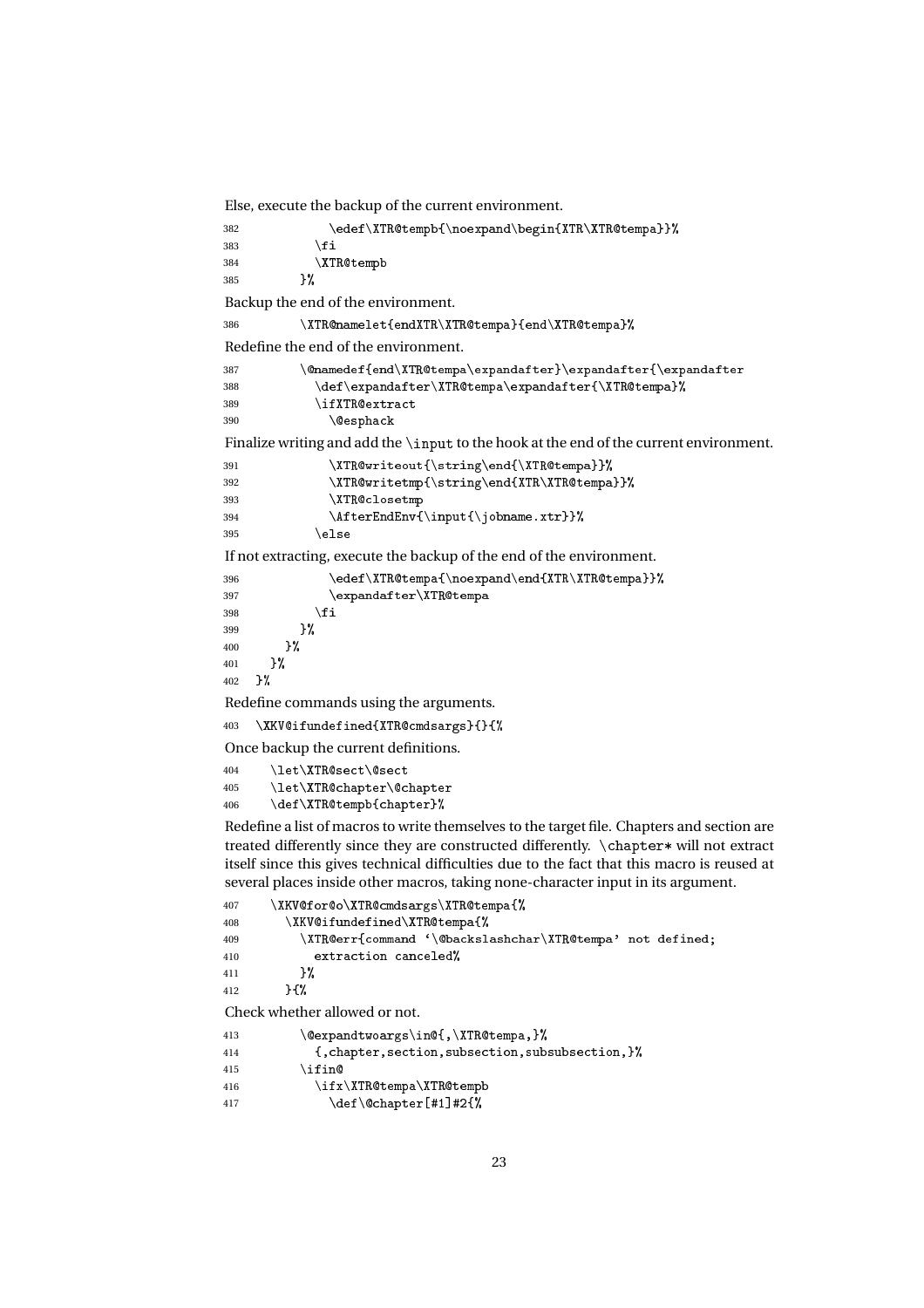Check whether to extract this chapter or not.

```
418 \XTR
he
kxtr{extra
t}{
hapter}%
419 \ifXTR@extract
420 \chiTR@writeout{}%
421 \det\{\Theta\422 \text{def}\TR@tempb{#2}%
423 \if x \XTR@tempa \XTR@tempb424 \temptokena{{#2}}%
425 \else
426 \text{Utemptokena}{[#1]{#2}}
427 \quad \text{if}Write to file.
428 \XTR@writeout{\string\chapter\the\@temptokena}%
429 \qquad \qquad \int fi
Typeset the chapter.
430 \XTR@chapter[#1]{#2}%
431 }%
432 \else
We do a similar thing for sections created with \text{Qsect}.433 \def\@sect#1#2#3#4#5#6[#7]#8{%
434 \@expandtwoargs\in@{,#1,}{,\XTR@cmdsargs,}%
435 \ifin@
436 \XTR@checkxtr{extract}{#1}%
437 \ifXTR@extract
438 \chiTR@writeout{}%
439 \det\{\Tilde{X}\440 \det\XTR@tempb{\#8}\%441 \if x \XTR@tempa \XTR@tempb442 \text{Uemptoken}({#8})443 \else
444 \text{Utemptokena} \{ [#7] {\#8} \}445 \quad \text{If}446 \chiTR@writeout{\expandafter
447 \string\csname#1\endcsname\the\@temptokena}%
448 \qquad \qquad \setminus \texttt{fi}449 \qquad \qquad \setminus \texttt{fi}450 \XTR@sect{#1}{#2}{#3}{#4}{#5}{#6}[#7]{#8}%
451 }%
452 \qquad \qquad \int f i
453 \else
454 \XTR@err{unsupported command '\XTR@tempa';
455 try the 'extract-cmdline option}%
456 \qquad \qquad \int fi
457 }%
458 }%
459 }%
460 \XKV@ifundefined{XTR@cmdsline}{}{%
```
Redefine a list of commands to write themselves and the text on the same line to the target file. This works similar to  $\exists$  extractline.

461 \XKV@for@o\XTR@cmdsline\XTR@tempa{%  $462$   $\chi$ KV@ifundefined\XTR@tempa{%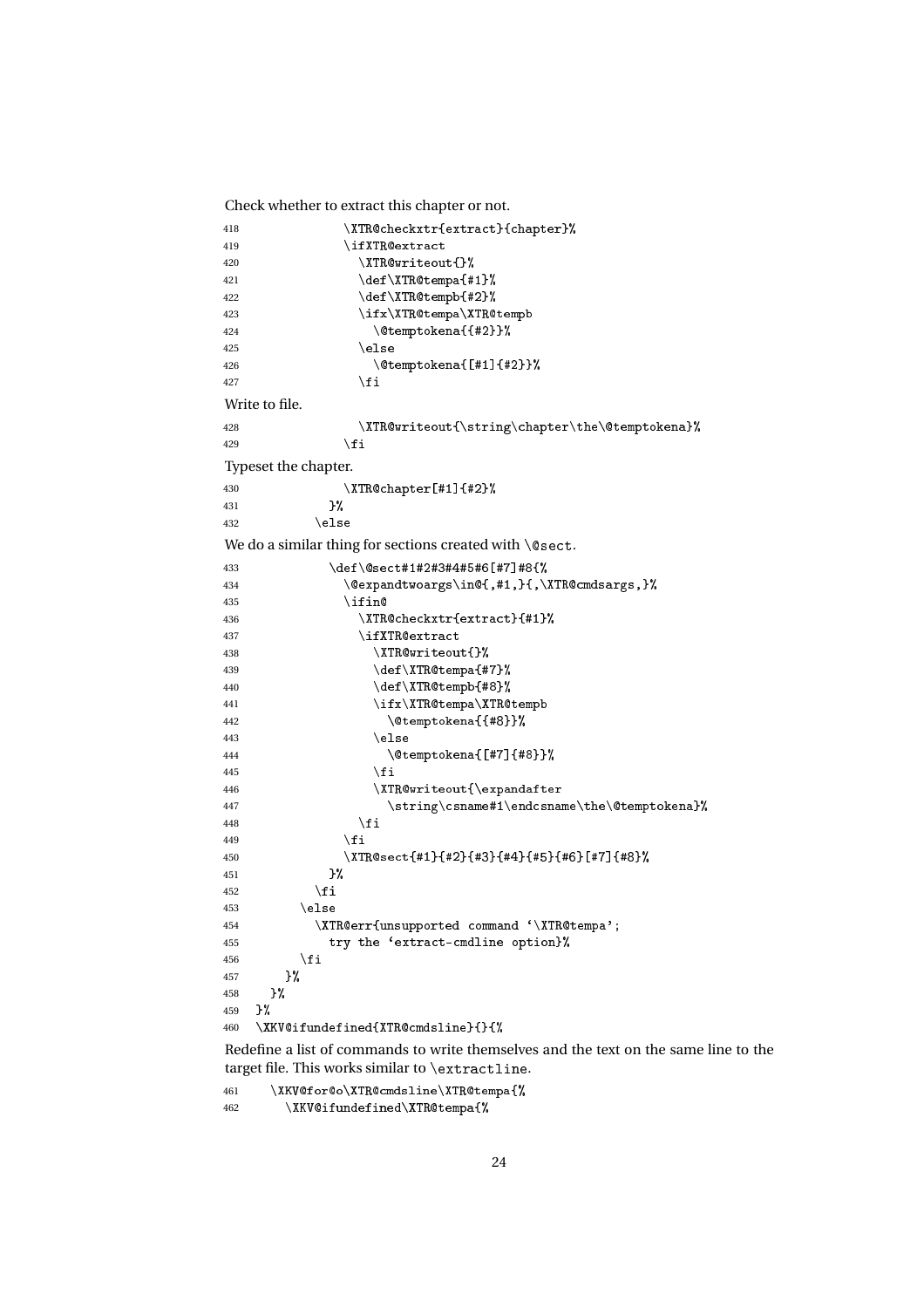```
Check whether the command is defined.
```

```
463 \XTR@err{command '\@backslashchar\XTR@tempa' not defined;
                  464 extraction canceled ?!
                  465 }{%
                  Check whether allowed or not.
                  466 \@expandtwoargs\in@{,\XTR@tempa,}%
                  467 {,
hapter,se
tion,subse
tion,subsubse
tion,}%
                  468 \ifin@
                  469 \chiTR@err{%
                  470 use the 'extract-cmd' option for command '\XTR@tempa'%
                  471 } } }
                  472 \text{else}Backup the command.
                  473 \XTR@namelet{\XTR}\XTR@tempa}{\XTR@tempa}Redefine the command. Note that, inside the definition of the command, \XTR@tempa
                  contains the command name.
                  474 \label{14} $$475 \def\expandafter\XTR@tempa\expandafter{\XTR@tempa}%
                  Check whether this command should be extracted.
                  476 \XTR@checkxtr{extract}\XTR@tempa
                  477 \begingroup
                  478 \let\do\@makeother\dospecials\catcode'\^^M\active
                  479 \XTRextra
t
mdline
                  480 \frac{12}{3}481 \qquad \qquad \int f i
                  482 }%
                  483 }%
                  484 \begingroup
                  485 \catcode'\"=\active\lccode'\"='\^^M
\XTRextra
t
mdline 〈text〉〈eol〉
                  Workhorse for the command line extraction method. This macros reads until the next
                  end of line and saves the content in \XTR@tempb.
                  486 \lower
ase{\endgroup
                  487 \def\XTR@extractcmdline#1"{\verbatim@line{#1}\XTR@@xtractcmdline}%
                  488 }%
\XTR@@xtractcmdline Finalize the operation with the content of the current line. We write it to a target file
                  and to a temporary file for execution in the current document. Note that \XTR@tempa
                  still contains the current command name.
                  489 \qquad \text{def}\ XTR@@xtractcmdline{%
                  490 \XTR@writeout{}%
                  491 \XTR@writeout{\expandafter\string\csname\XTR@tempa
                  492 \endcsname\the\verbatim@line
                  493 }%
                  494 \XTR@opentmp
                  495 \XTR@writetmp{\expandafter\string\csname XTR\XTR@tempa
                  496 \endcsname\the\verbatim@line
                  497 }%
                  498 \XTR@closetmp
                  499 \endgroup
```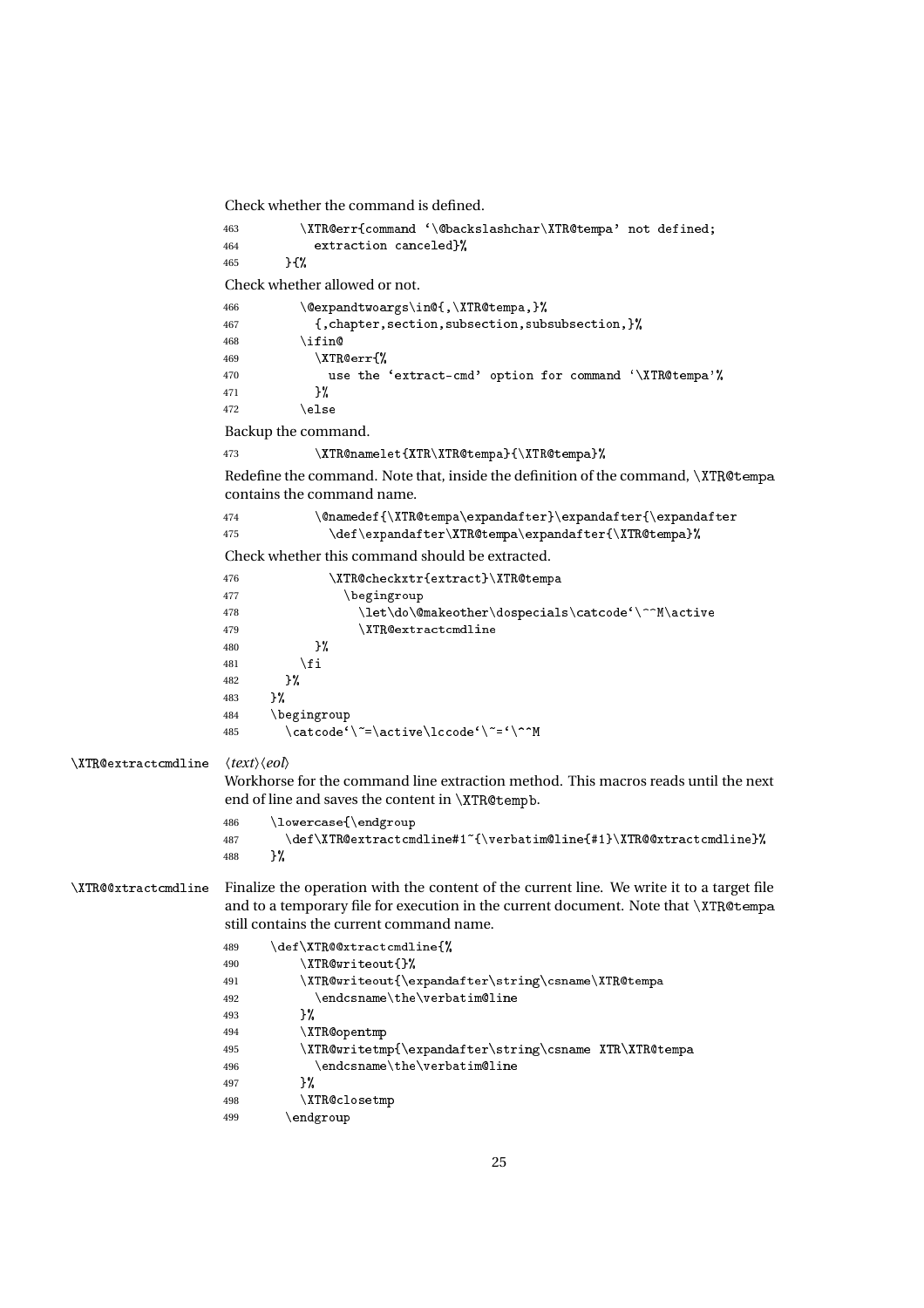500 \input {\jobname.xtr}% 501 }% 502 }% 503 }

Finalize writing the target file.

```
504 \AtEndDocument{%
505 \ifXTR@handles
506 \XTR@writeout{}%
507 \XTR@writeout{\string\end{document}}%
508 \setminusfi
509 \immediate\closeout\XTR@out
510 }
511 \fi
512 〈/extract〉
```
## **References**

- [1] Hendri Adriaens. xkeyval package. CTAN: /macros/latex/contrib/xkeyval.
- [2] Donald Arseneau. selectp package, v0.9. CTAN:/macros/latex/contrib/misc, 1992/09/25.
- [3] Donald Arseneau. optional package, v2.2. CTAN:/macros/latex/contrib/ misc. 2001/09.
- [4] Stephen Bellantoni. version package. CTAN:/macros/latex/contrib/misc, 1990.
- [5] Johannes Braams, David Carlisle, Alan Jeffrey, Leslie Lamport, Frank Mittelbach, Chris Rowley, and Rainer Schöpf. The ET<sub>F</sub>X2<sub>ε</sub> sources. CTAN:/macros/latex/ base, 2003.
- [6] Victor Eijkhout. comment package, v3.6. CTAN:/macros/latex/contrib/ omment, 1999/10.
- [7] Carsten Heinz. listings package, v1.3. CTAN:/macros/latex/contrib/ listings, 2004/09/07.
- [8] Uwe Lück. versions package, v0.51. CTAN: /macros/latex/contrib/versions, 2003/10/15.
- [9] Dan Luecking. excludeonly package, v1.0. CTAN:/macros/latex/contrib/ mis , 2003/03/14.
- [10] Andreas Matthias. pdfpages package, v0.3e. CTAN:/macros/latex/contrib/ pdfpages, 2004/01/31.
- [11] Heiko Oberdiek. pagesel package, v1.1. CTAN:/macros/latex/contrib/ oberdiek, 1999/04/13.
- [12] Pablo A. Straub. askinclude package, v1.2e. CTAN:/macros/latex/contrib/ mis , 1994/11/11.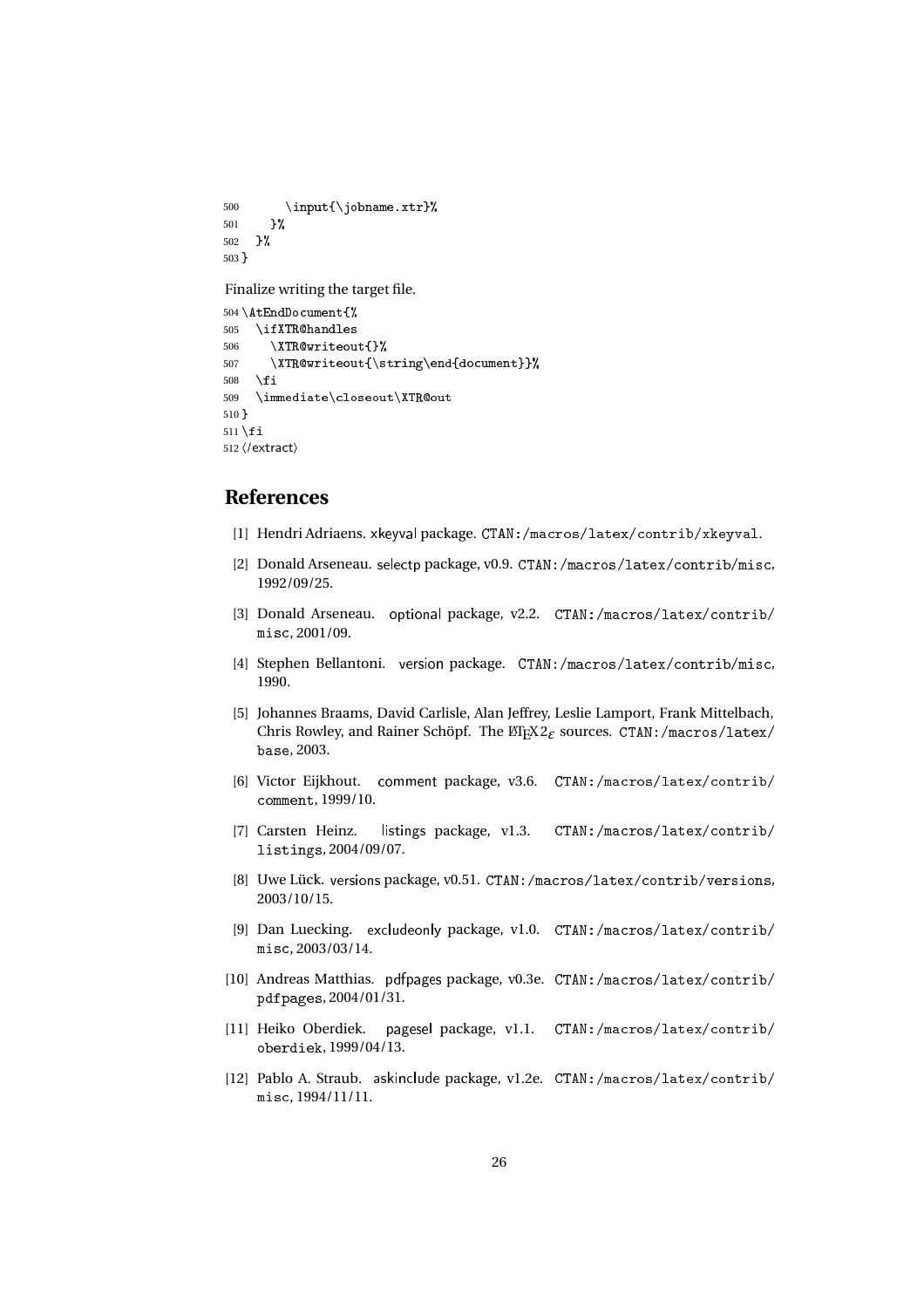- [13] Rainer Schöpf. verbatim package, v1.5q. CTAN:/macros/latex/required/ tools, 2003/08/22.
- [14] Timothy Van Zandt. xcomment package, v1.2. CTAN:/macros/latex/contrib/ seminar, 1993/02/12.
- [15] Timothy Van Zandt. fancyvrb package, v2.6. CTAN:/macros/latex/contrib/ fan
yvrb, 1998/07/17.

# **Acknowledgements**

Thanks go to David Carlisle for proposing the technique implemented in this package to solve my initial problem.<sup>7</sup> Thanks also go to Michael Kohlhase and Johannes Luber for reporting bugs and providing ideas for extensions of the package.

# **Version history**

| v1.0<br>(2004/12/19)                                                                                                            |
|---------------------------------------------------------------------------------------------------------------------------------|
|                                                                                                                                 |
| v1.1<br>(2005/01/01)                                                                                                            |
|                                                                                                                                 |
|                                                                                                                                 |
| \verbatim@processline: Made to write content on same line as environment                                                        |
|                                                                                                                                 |
| v1.2<br>(2005/01/06)                                                                                                            |
|                                                                                                                                 |
|                                                                                                                                 |
| Simplified optional argument check for extract environment  1                                                                   |
| (2005/01/12)<br>v1.3                                                                                                            |
|                                                                                                                                 |
|                                                                                                                                 |
|                                                                                                                                 |
|                                                                                                                                 |
|                                                                                                                                 |
|                                                                                                                                 |
|                                                                                                                                 |
|                                                                                                                                 |
| v1.4<br>(2005/02/06)                                                                                                            |
|                                                                                                                                 |
|                                                                                                                                 |
|                                                                                                                                 |
|                                                                                                                                 |
| \XTR@extractcmdline: Changed temp macro to token register  25                                                                   |
| v1.5<br>(2005/02/08)                                                                                                            |
| General: Avoid using counters for conditional extraction with numbers 1                                                         |
| Solved bug in options section $\dots \dots \dots \dots \dots \dots \dots \dots \dots \dots \dots \dots \dots \dots \dots \dots$ |
| V1.6<br>(2005/02/14)                                                                                                            |
|                                                                                                                                 |
|                                                                                                                                 |
| v1.7<br>(2005/03/31)                                                                                                            |

<sup>7</sup>See section 1.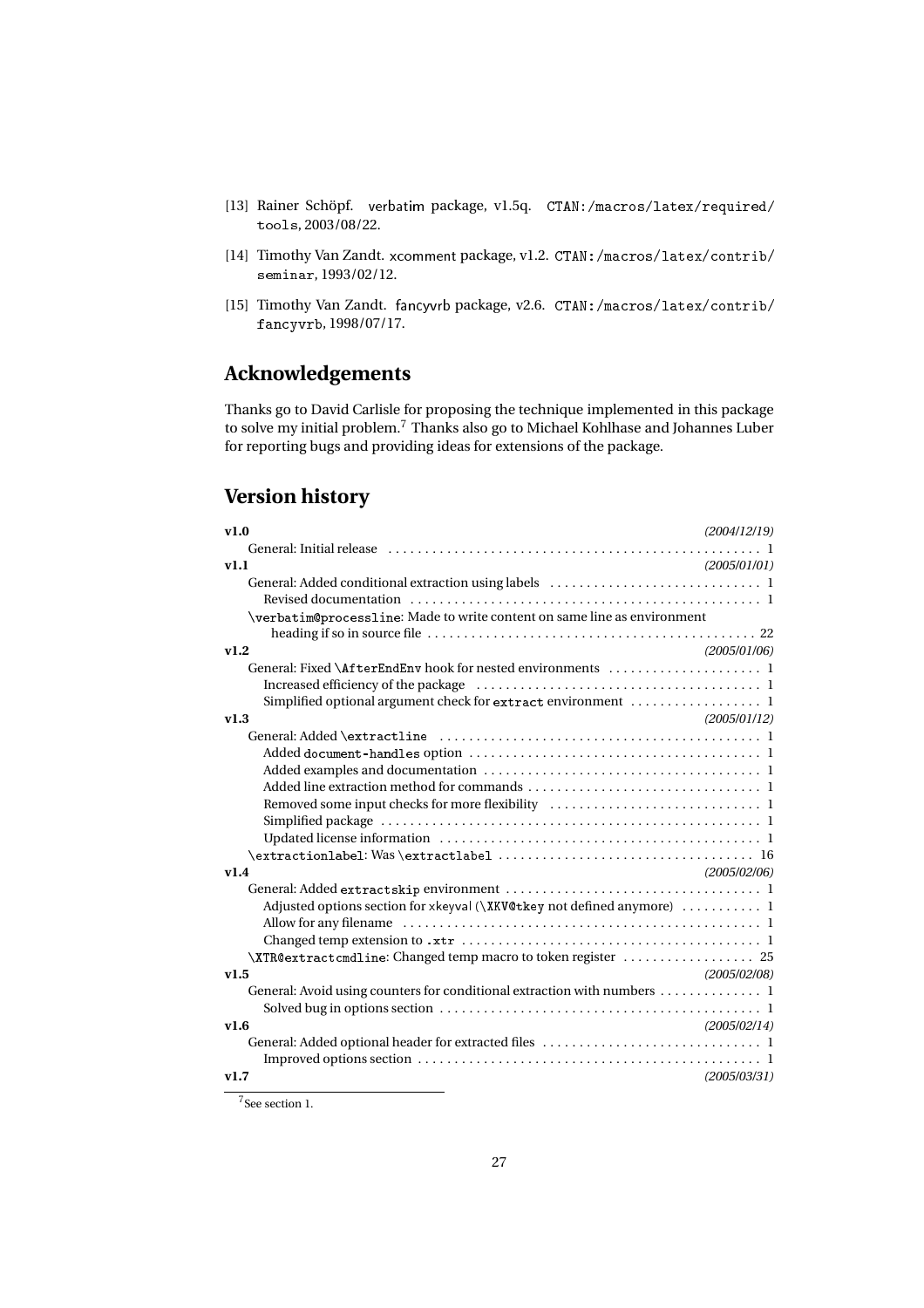| (2005/05/07)<br>v1.8                                                                       |
|--------------------------------------------------------------------------------------------|
|                                                                                            |
| Changed name of option document-handles to handles  1                                      |
|                                                                                            |
|                                                                                            |
| \XTR@processline@write: Solved bug of not copying empty lines to the target file  19       |
| v1.9a<br>(2019/09/18)                                                                      |
| \begin: Added definitions for robust versions of \begin and \end $\dots\dots\dots\dots$ 13 |

# **Index**

Numbers written in italic refer to the page where the corresponding entry is described; numbers underlined refer to the code line of the definition; numbers in roman refer to the code lines where the entry is used.

| <b>Symbols</b>                                                                        | \extract*  169                                           |
|---------------------------------------------------------------------------------------|----------------------------------------------------------|
|                                                                                       | extract* (environment) $\ldots \ldots \ldots 6, 7$       |
|                                                                                       | extract-cmd (option) $\ldots \ldots \ldots$ 3, 12        |
|                                                                                       | extract-cmdline (option) $\ldots \ldots$ 3, 12           |
| \@chapter  405,417                                                                    | extract-env (option) $\ldots \ldots \ldots$ 2, 12        |
| $\{\mathbb{Q}$ envdepth  68,                                                          | extract-labels (option) $\ldots \ldots \ldots$ 8, 12     |
| 79, 80, 87, 88, 101, 102, 109, 110, 117                                               | extract-nrs (option) $\ldots \ldots \ldots \ldots$ 8, 12 |
| $\left\{\text{Qifl@t@r \ldots \ldots \ldots \ldots 69}\right\}$                       | $\texttt{textionlabel} \dots \dots \dots \dots 5, 167$   |
| \@sect  404,433                                                                       | $\text{extractline} \dots \dots \dots \dots$ 7,270       |
| \{  191                                                                               | $\texttt{textline*} \dots \dots \dots \dots \dots 7$     |
|                                                                                       |                                                          |
| $\{\hat{ }$ 173, 276, 280, 370, 478, 485                                              | extractskip (environment) $\ldots \ldots \ldots$ 8       |
| $\sqrt{ }$ 280, 485                                                                   | extractskip-labels (option) $\ldots$ 9, 12               |
|                                                                                       | extractskip-nrs (option) $\ldots \ldots$ 9, 12           |
| A                                                                                     |                                                          |
|                                                                                       | F                                                        |
| \AfterEndEnv  115, 265, 394                                                           |                                                          |
|                                                                                       |                                                          |
| B                                                                                     | G                                                        |
| $\begin{array}{ccccccccc}\n\text{begin} 0.92\n\end{array}$                            |                                                          |
|                                                                                       | H                                                        |
| C                                                                                     |                                                          |
| copy do cument class (option) $\ldots$ 9, 12                                          |                                                          |
| E                                                                                     | L                                                        |
| \end  83, 105                                                                         | \ifXTR@active  52, 177, 283, 300                         |
|                                                                                       | \ifXTR@copydocumentclass  341                            |
|                                                                                       | $\iint XTRQ$ extract                                     |
| $\end{textsfkip}$ 268                                                                 | $\ldots$ 11, 254, 292, 367, 389, 419, 437                |
| environments:                                                                         | $\iint XTR@handles$ 352,505                              |
| extract  6,7                                                                          | \ifXTR@header  302                                       |
|                                                                                       | $\if{XTRQskip     10, 240}$                              |
| extractskip $\ldots \ldots \ldots \ldots \ldots \ldots$ 8                             | \ifXTR@st  9, 186, 251, 263, 293, 295                    |
| \ExecuteOptionsX  46                                                                  |                                                          |
| $\text{text} \dots \dots \dots \dots \dots \dots \dots \dots \dots \dots \dots \dots$ | L                                                        |
| extract (environment) $\ldots \ldots \ldots 6, 7$                                     | line-labels (option) $\ldots \ldots \ldots \ldots$ 8, 12 |